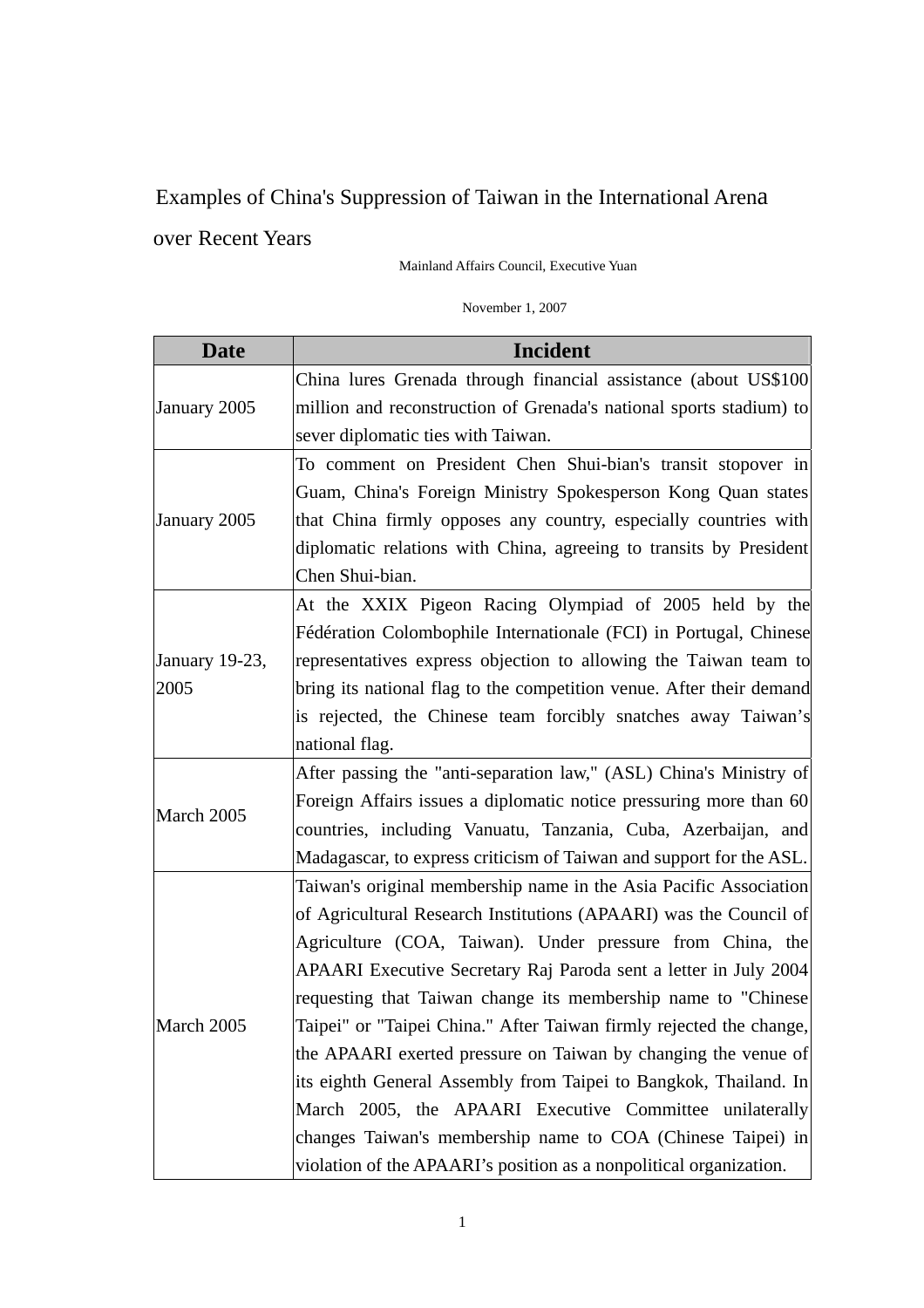| <b>Date</b>      | <b>Incident</b>                                                       |
|------------------|-----------------------------------------------------------------------|
|                  | The Australian Automotive Aftermarket Association (AAAA),             |
|                  | sponsor of the AAAA Trade Show, announces that the billboard at       |
|                  | the show entrance will feature the exhibiting countries and their     |
|                  | flags, including the flag of Taiwan, which is to be presented side by |
|                  | side with those of the United States, Japan, and China. Moreover, a   |
|                  | large banner and billboard with the word "Taiwan" will be erected at  |
| Early April 2005 | the area for Taiwan exhibitors. Chinese Consulate-General in          |
|                  | Sydney is intensely dissatisfied and lodges a protest with the        |
|                  | sponsor demanding that Taiwan's flag be removed from the              |
|                  | billboard. Consulate officials also deliver a letter of protest from  |
|                  | Consul General Qiu Shaofang to the show venue demanding that the      |
|                  | sponsor meet with him and take responsibility for settling this       |
|                  | matter.                                                               |
|                  | Vice President Yeh Ching-lung of the National Teachers' Association   |
|                  | ROC and three others go to France to attend the "EI Conference on     |
|                  | GATS and Education" that takes place in Paris on April 4-5, 2005.     |
|                  | During the conference, China's representative to the United Nations   |
|                  | Educational, Scientific and Cultural Organization (UNESCO)            |
| Early April 2005 | demands that the UNESCO General Conference prohibit Taiwan's          |
|                  | representatives from entering the UN headquarters to attend the       |
|                  | meeting. After the UNESCO secretary-general speaks on behalf of       |
|                  | the Taiwan representatives and issues a warning, the representatives  |
|                  | are finally able to attend the meeting.                               |
|                  | The ROC embassy to the Dominican Republic is invited to attend        |
|                  | the opening ceremony of the Santo Domingo International Book          |
|                  | Fair in the Dominican Republic. After the ceremony, Cai Weiquan,      |
| Late April 2005  | China's commercial representative in the Dominican Republic asks      |
|                  | fair staff to place a PRC name plaque and tabletop PRC flag at        |
|                  | exhibition booth, intending to<br>Taiwan's<br>Taiwan's<br>disrupt     |
|                  | participation in the activity.                                        |
|                  | The "World Health Organization (WHO) Conference on the Health         |
| May 4-6, 2005    | Aspects of the Tsunami Disaster in Asia" is held in Phuket,           |
|                  | Thailand. A six-member delegation from Taiwan, including Dr.          |
|                  | Ming-Jer Tsai, head of the Department of Emergency Medicine at        |
|                  | National Cheng Kung University Hospital, attends the conference in    |
|                  | the capacity of "participants." China places intensive pressure to    |
|                  | prevent the Taiwanese delegates from attending the opening            |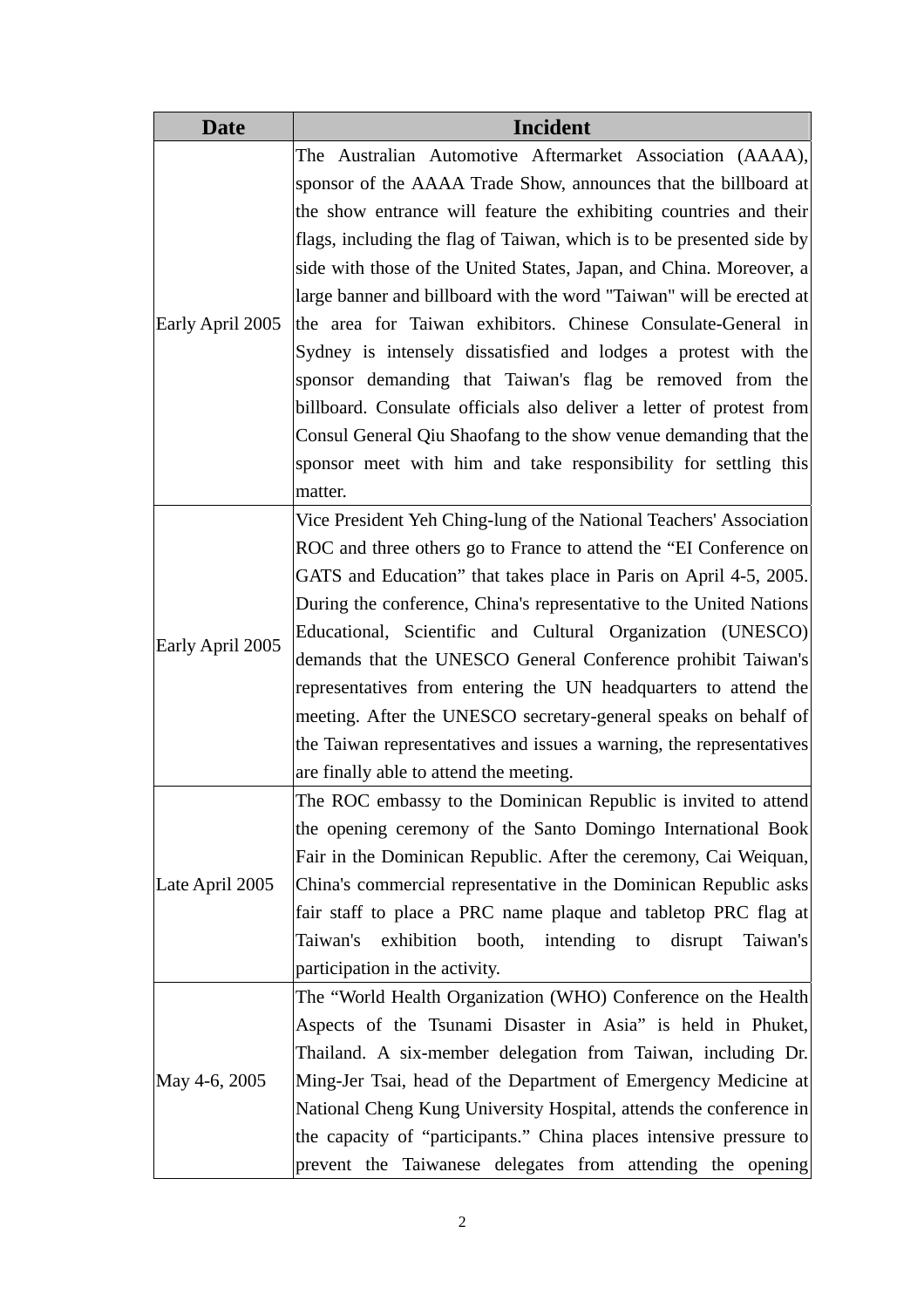| <b>Date</b>     | Incident                                                               |
|-----------------|------------------------------------------------------------------------|
|                 | ceremony.                                                              |
|                 | Ten days before the opening of the World Health Assembly (WHA),        |
|                 | the Chinese delegation sends an official diplomatic note to the        |
|                 | Geneva delegations of Taiwan's allies, using untruthful language to    |
|                 | again distort the importance and legitimacy of Taiwan's application    |
|                 | to become a WHA observer and substantively participate in the          |
|                 | International Health Regulations (IHR), and demands that Taiwan's      |
| Early May 2005  | allies not support the application. On May 14, China and the World     |
|                 | Health Organization (WHO) Secretary General sign a memorandum          |
|                 | of understanding (MOU); and on May 27, the Chinese Center for          |
|                 | Disease Control and Prevention faxes a portion of the MOU to the       |
|                 | director of Taiwan's Centers for Disease Control. The MOU refers       |
|                 | to Taiwan as "Taiwan, China" and declares that the WHO must first      |
|                 | consult with China before conducting technical exchanges with          |
|                 | Taiwan. Taiwan demands that the contents of the MOU be made            |
|                 | public, but does not succeed.                                          |
|                 | Council of Labor Affairs Chairwoman Chen Chu leads a delegation        |
|                 | to participate in the 38th WorldSkills Competition in Finland. Due     |
| May 25, 2005    | to China's deliberate suppression, the host country issues an official |
|                 | letter notifying that Taiwan will not be permitted to use its national |
|                 | flag at the competition.                                               |
|                 | At the 4th Asia Security Conference held by the International          |
|                 | Institute for Strategic Studies (IISS), China makes a demand to the    |
|                 | sponsor that the "four noes" should serve as a precondition for        |
|                 | sending representatives to attend the conference. These include: not   |
|                 | allowing participation by an official Taiwanese delegation; not        |
| June 2005       | allowing Taiwan's formal participation in discussions; not allowing    |
|                 | Taiwanese delegation to attend the evening banquet; and not            |
|                 | allowing Taiwanese delegation to make informal contact with the        |
|                 | delegations of other countries. In addition, the name list of          |
|                 | Taiwanese scholars is placed last in the list of conference            |
|                 | participants under the heading of "IISS Members and Guests."           |
|                 | Under pressure from China, the World Trade Organization (WTO)          |
|                 | Secretariat omits the official titles (such as Counselor, First        |
| Early June 2005 | Secretary, Second Secretary and Third Secretary) of the members of     |
|                 | Taiwan's Permanent Mission to the WTO, except for the titles of the    |
|                 | Permanent Representative and Deputy Permanent Representative, in       |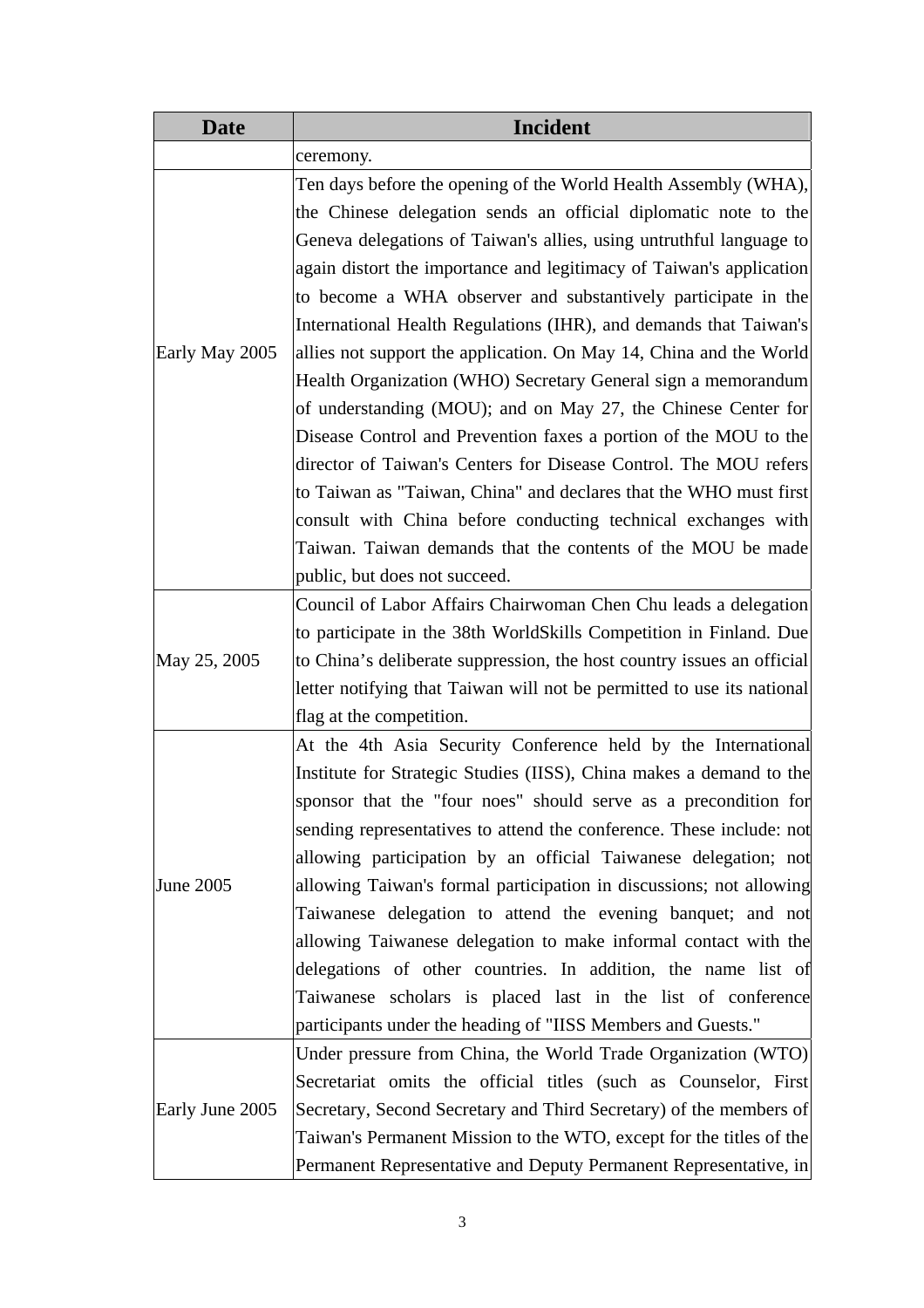| <b>Date</b>     | Incident                                                               |
|-----------------|------------------------------------------------------------------------|
|                 | the newly published WTO members directory. The directory entries       |
|                 | include only the names and duties of the officials.                    |
|                 | Taiwan's ambassador to the Dominican Republic John Feng and            |
|                 | China's Commercial Representative in the Dominican Republic Cai        |
|                 | Weiquan are invited at the same time to attend a groundbreaking        |
|                 | ceremony at the Chinatown district of the capital Santo Domingo.       |
| Late July 2005  | Cai's staff arrives early at the event and stubbornly occupies the     |
|                 | seats of honor for the diplomatic corps. Event personnel try three     |
|                 | times to vacate the seats, to no avail. The matter is finally resolved |
|                 | after Ambassador Feng negotiates with the sponsor to get back the      |
|                 | seats for Taiwan's delegation members.                                 |
|                 | According to a report in Switzerland's Neue Zurcher Zeitung, the       |
|                 | Chinese embassy in Switzerland protests to the Swiss Federal           |
|                 | Department of Foreign Affairs over a visit to Taiwan in August by      |
|                 | the president of the Swiss Council of States. Wang Yanmin, the         |
| August 2005     | spokesperson for the Chinese embassy, expresses<br>strong              |
|                 | dissatisfaction to the Swiss government and states that countries      |
|                 | maintaining diplomatic relations with China are not permitted to       |
|                 | have any kind of contact with Taiwanese official.                      |
|                 | Due to manipulation by China, Taiwan is barred from displaying its     |
| August 2005     | national flag at the World Masters Games in Edmonton, Canada.          |
|                 | China's United Nations (UN) ambassador Wang Guangya issues a           |
|                 | letter to UN Secretary-General Kofi Annan protesting motions by        |
| August 12, 2005 | Taiwan's allies in support of Taiwan's bid to join the UN and a        |
|                 | petition urging the UN to help maintain peace in the Taiwan Strait.    |
|                 | In response to transit stops by President Chen Shui-bian in the        |
|                 | United States (US) and United Arab Emirates (UAE) en route to          |
|                 | Central America, China seriously takes up the matter with the US       |
| September 2005  | and UAE and expresses its strong dissatisfaction. China also clearly   |
|                 | states its position to the Indonesian government after Typhoon         |
|                 | Longwang forces President Chen's plane to make a provisionary          |
|                 | stop in Bali.                                                          |
| September 2005  | Taiwan's application to become an observer of the International        |
|                 | Partnership for the Hydrogen Economy (IPHE) is originally              |
|                 | approved to be discussed at the IPHE's 4th Steering Committee          |
|                 | meeting in September 2005 in Kyoto, Japan. However, China raises       |
|                 | the condition that IPHE members must be national governmental          |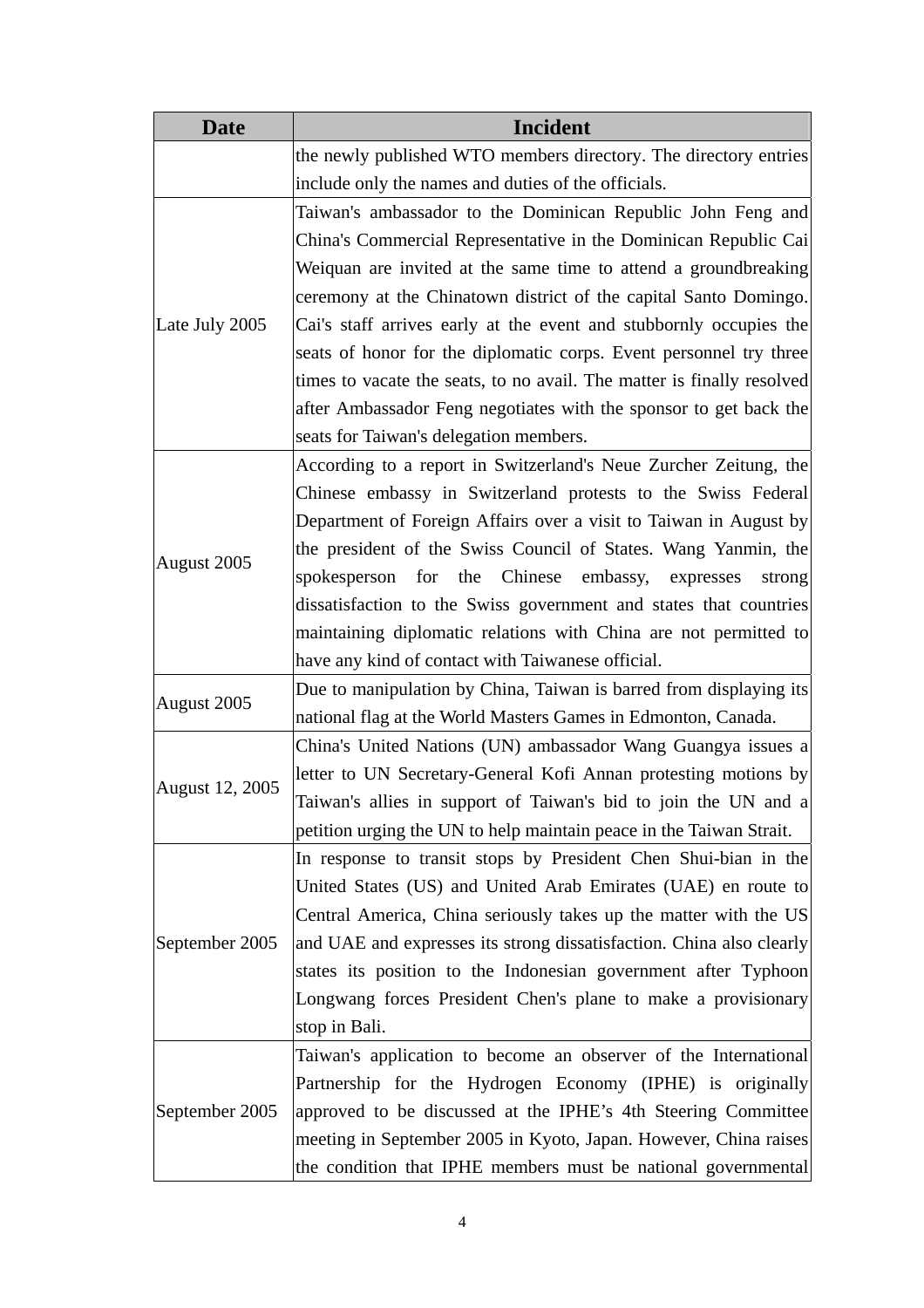| <b>Date</b>    | <b>Incident</b>                                                      |
|----------------|----------------------------------------------------------------------|
|                | entities and vigorously opposes Taiwan's motion. It threatens to     |
|                | boycott the meeting if its demands are not accepted. In order to     |
|                | prevent this dispute from affecting the development of the IPHE and  |
|                | the outcome of the meeting, the IPHE Secretariat decides not to      |
|                | consider Taiwan's application.                                       |
|                | Fearing Chinese pressure, Syria refuses to provide visas for         |
| Mid-September  | Taiwan's delegation to the 15th Conference of the Afro-Asian Rural   |
| 2005           | Development Organization Conference (AARDO), of which Taiwan         |
|                | has been a member since 1968. The move deprives Taiwan of its        |
|                | participation and voting rights at the conference.                   |
|                | Leading a delegation on a visit to Central America, President Chen   |
|                | Shui-bian arrives in the United Arab Emirates (UAE) capital Abu      |
|                | Dhabi on September 30, 2005. At daybreak on October 1, 2005, he      |
|                | talks freely with accompanying reporters on the issues related to    |
| September 2005 | Taiwan's diplomatic predicament and relations between Taiwan and     |
|                | the UAE. Because President Chen does not return to Taiwan via San    |
|                | Francisco according to the original itinerary, China raises          |
|                | objections.                                                          |
|                |                                                                      |
|                | Taipei and Kaohsiung city delegates to the "2005 Citynet Congress"   |
| October 2005   | in Hanoi, Vietnam are prevented from attending the opening and       |
|                | closing ceremonies due to China's pressure.                          |
|                | Internet search engine Google obtains an operating license in China  |
|                | and at the same time declares that it identifies with Beijing's "One |
| October 2005   | China" policy. Google's Map Service entitles a map of Taiwan as a    |
|                | "province of China."                                                 |
|                | Due to intense suppression and intimidation by China, Chinese        |
|                | language media in Brunei, including the United Daily News, See       |
| October 2005   | Hua Daily News, International Times and Sin Chew Daily, are          |
|                | instructed by their main offices not to publish originally planned   |
|                | special reports on Taiwan's National Day celebrations.               |
| Mid-October    | In the capacity of member of the South Pacific Tourism               |
|                | Organisation (SPTO), Chinese ambassador to Papua New Guinea Li       |
|                | Zhengjun hosts a dinner for all SPTO members. During the dinner      |
| 2005           | he emphasizes that, based on the "one China" policy, the Taiwan      |
|                | issue is a matter of China's internal affairs and China strongly     |
|                | opposes Taiwan's membership in the SPTO. At the 15th SPTO            |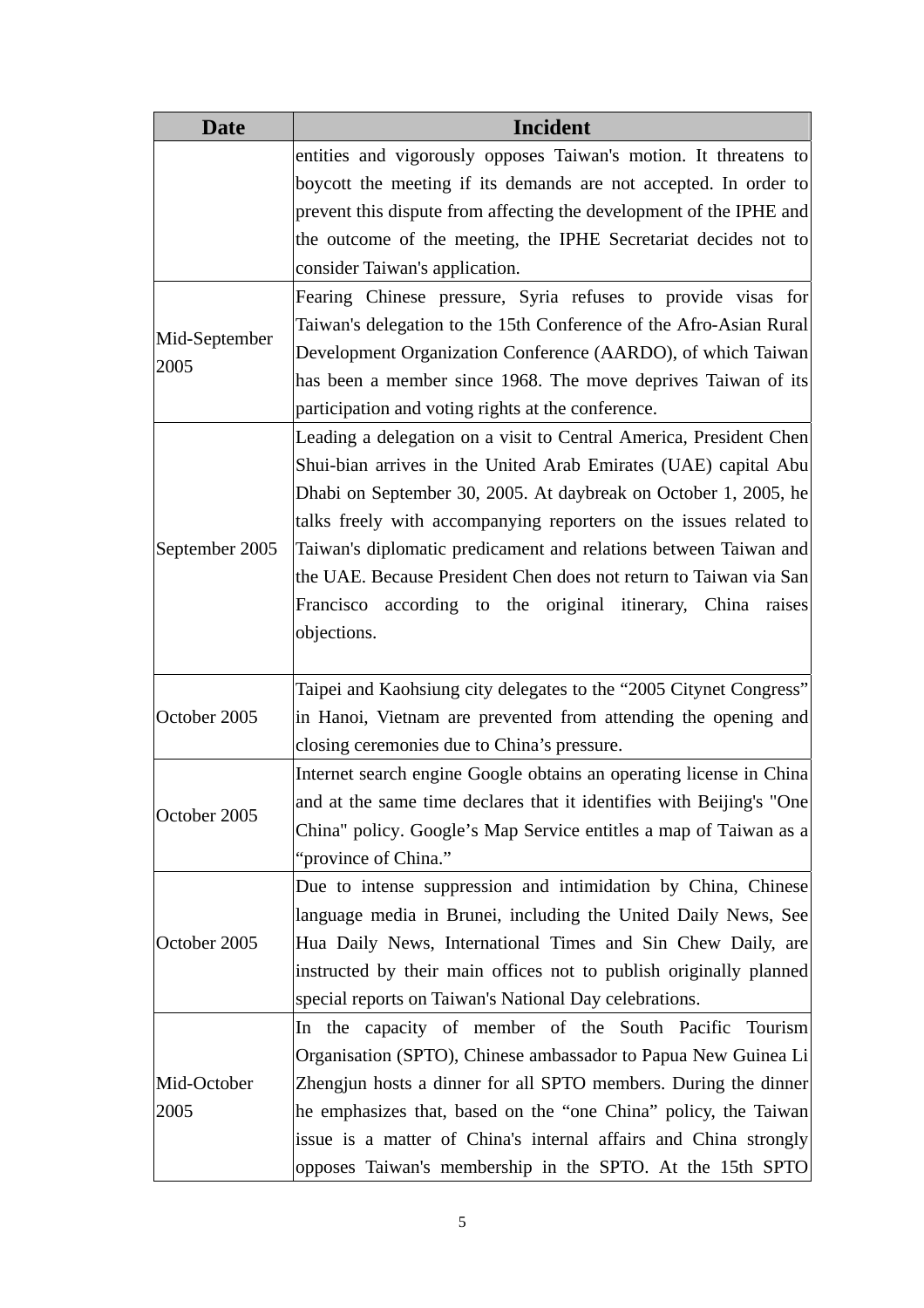| <b>Date</b>      | <b>Incident</b>                                                                  |
|------------------|----------------------------------------------------------------------------------|
|                  | Council of Ministers, China reiterates its firm opposition to Taiwan's           |
|                  | membership in the organization.                                                  |
|                  | Chinese ambassador to Canada Lu Shumin issues a warning to the                   |
|                  | Canadian government stating that if the Canadian parliament                      |
| Mid-October      | approves a bill to establish official economic, trade and cultural               |
| 2005             | relations with Taiwan, it will destroy the basis of Sino-Canadian                |
|                  | relations.                                                                       |
|                  | After having received monetary incentives from China, Senegal                    |
| October 25, 2005 | announces that it decides to sever diplomatic ties with Taiwan.                  |
|                  | At the press conference after the "Health Ministers Meeting on                   |
|                  | Global Pandemic Influenza Readiness," Chinese Minister of Health                 |
|                  | October 25, 2005 Qiang Gao reiterates that Taiwan is not a sovereign country and |
|                  | therefore does not meet the regulations for membership in the World              |
|                  | Health Organization.                                                             |
|                  | China obstructs participation by Legislative Yuan Speaker Wang                   |
| November 2005    | Jin-pyng as representative of President Chen Shui-bian at the Asia               |
|                  | Pacific Economic Cooperation (APEC) Informal Leaders Summit in                   |
|                  | Busan, Korea.                                                                    |
|                  | More than 10 overseas supporters of Taiwan carry ROC flags and                   |
|                  | vest with ROC flag designs to the venue of the First Asian Indoor                |
| November 17,     | Games in Bangkok to root for Taiwanese competitors. China                        |
| 2005             | protests to the sponsor and tries several times to interfere. However,           |
|                  | overseas Taiwanese involved argue persuasively that they are                     |
|                  | spectators and not members of the Taiwanese delegation, ultimately               |
|                  | preventing China from achieving its scheme to belittle Taiwan.                   |
|                  | The Australian government rapidly incurs the protest of the Chinese              |
|                  | authorities over plans to send the Minister for Education, Science               |
|                  | and Training on a visit to Taiwan at the end of 2005. China states               |
| December 2005    | that countries maintaining diplomatic relations with it should not               |
|                  | send ministers or other high-ranking officials to visit Taiwan, and              |
|                  | therefore it strongly opposes the Australian government's sending of             |
|                  | ministers to Taiwan for visits.                                                  |
|                  | China's embassy in Indonesia demands that Indonesia's Ministry of                |
| Late January     | Foreign Affairs should not violate the "one China" policy and                    |
| 2006             | cannot agree to Taiwan's request to allow its naval fleet to visit               |
|                  | Indonesia.                                                                       |
| February         | 13, Under China's suppression, the sponsor of the 9th<br>World                   |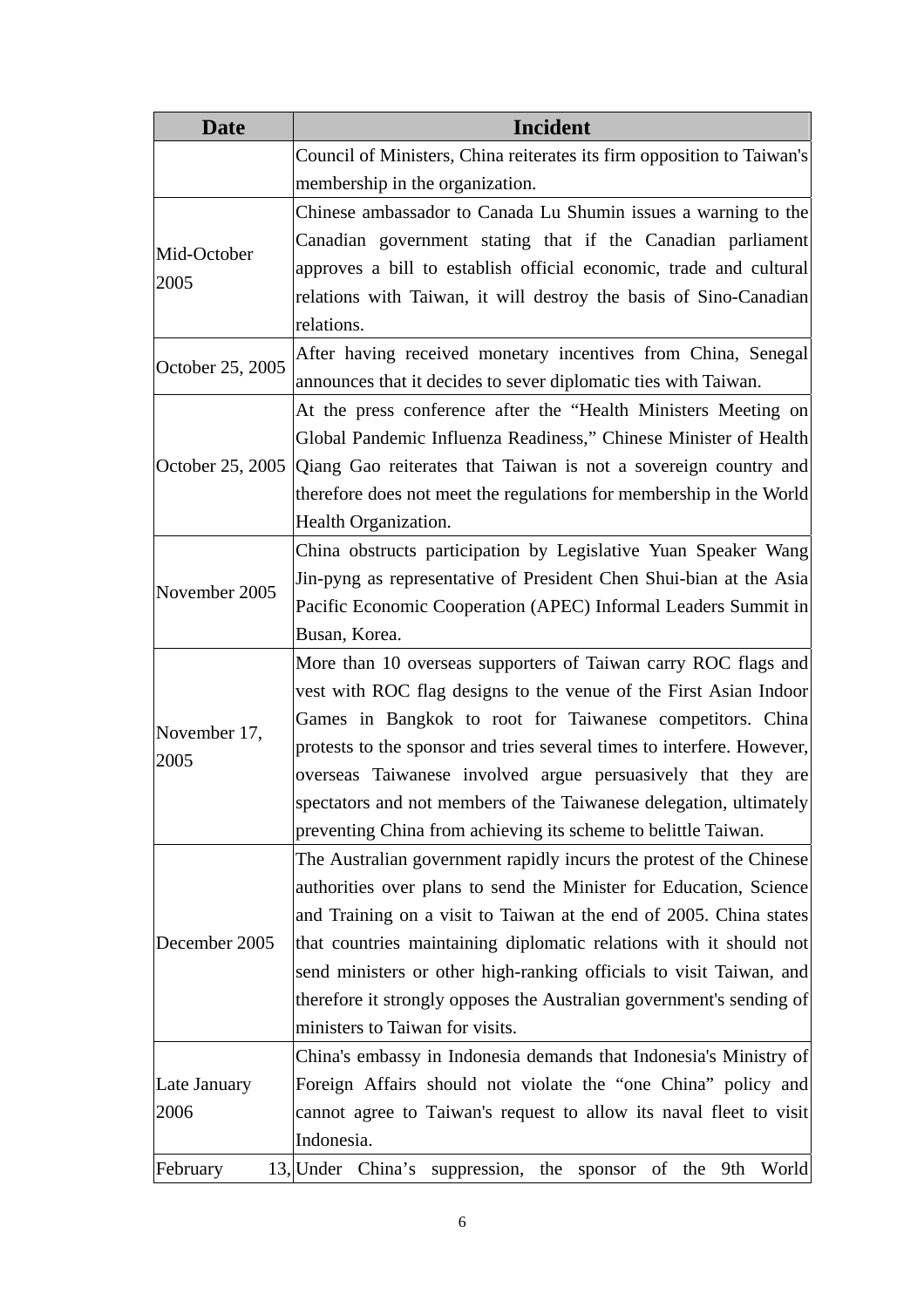| <b>Date</b>     | <b>Incident</b>                                                       |
|-----------------|-----------------------------------------------------------------------|
| 2006            | Firefighters Games in Hong Kong prohibits Taiwanese contestants       |
|                 | from bringing their national flag, membership flag and firefighter    |
|                 | banners into the game venue, as contestants from other countries are  |
|                 | allowed to do so. China also forces Taiwan's team to change its       |
|                 | name to "China Taipei," making it part of the Chinese delegation.     |
|                 | Taiwan vigorously protests the move without effect and finally        |
|                 | decides to withdraw from the contest.                                 |
|                 | With the world's sixth-largest fishery industry, Taiwan is invited to |
|                 | attend the First International Meeting on the Establishment of the    |
|                 | South Pacific Regional Fisheries Management Organisation              |
|                 | (SPRFMO) held in New Zealand. However, due to China's                 |
| February 14-17, | obstruction, discriminatory participation arrangements are made,      |
| 2006            | such as requiring Taiwan to attend the meeting as a "Special          |
|                 | Observer" and preventing Taiwan from attending the meeting of         |
|                 | delegation heads. As such, Taiwan's delegation withdraws from the     |
|                 | meeting after issuing a declaration at the opening ceremony.          |
|                 | China lodges two demands with the European Union (EU) to              |
|                 | suppress Taiwan's diplomatic space: (1) It hopes that EU member       |
|                 | countries will refuse Taiwan to hold regional coordination work       |
|                 | report meetings and prevent Taiwan's minister of foreign affairs      |
| Late March 2006 | from presiding at the meetings; and (2) It hopes that the EU will     |
|                 | block Taiwan's attempts to join the WHO. In other words, Taiwan       |
|                 | should not be allowed to join international organizations open only   |
|                 | to countries.                                                         |
|                 | Taiwan is a major supporter and board member of the International     |
|                 | Crisis Group (ICG). However, when China is invited to join the        |
| April 2006      | ICG, it not only demands that Taiwan change its membership name       |
|                 | to "Chinese Taipei," but also demands that no officials from Taiwan   |
|                 | participate in the organization activities.                           |
|                 | Haiti's newly elected president René Préval indicates to ROC          |
|                 | Ambassador Yang his hope that Taiwan send less sensitive officials    |
|                 | to attend the May 14 presidential inaugural ceremony. The request     |
| April 20, 2006  | is aimed at avoiding China's obstruction at the United Nations (UN)   |
|                 | Security Council in August 2006 to the extension of the stationing    |
|                 | of UN peacekeeper forces in Haiti, which will affect the stability    |
|                 | and development of Haiti.                                             |
| Early May 2006  | The APEC Ministerial Meeting on Avian and Influenza Pandemics         |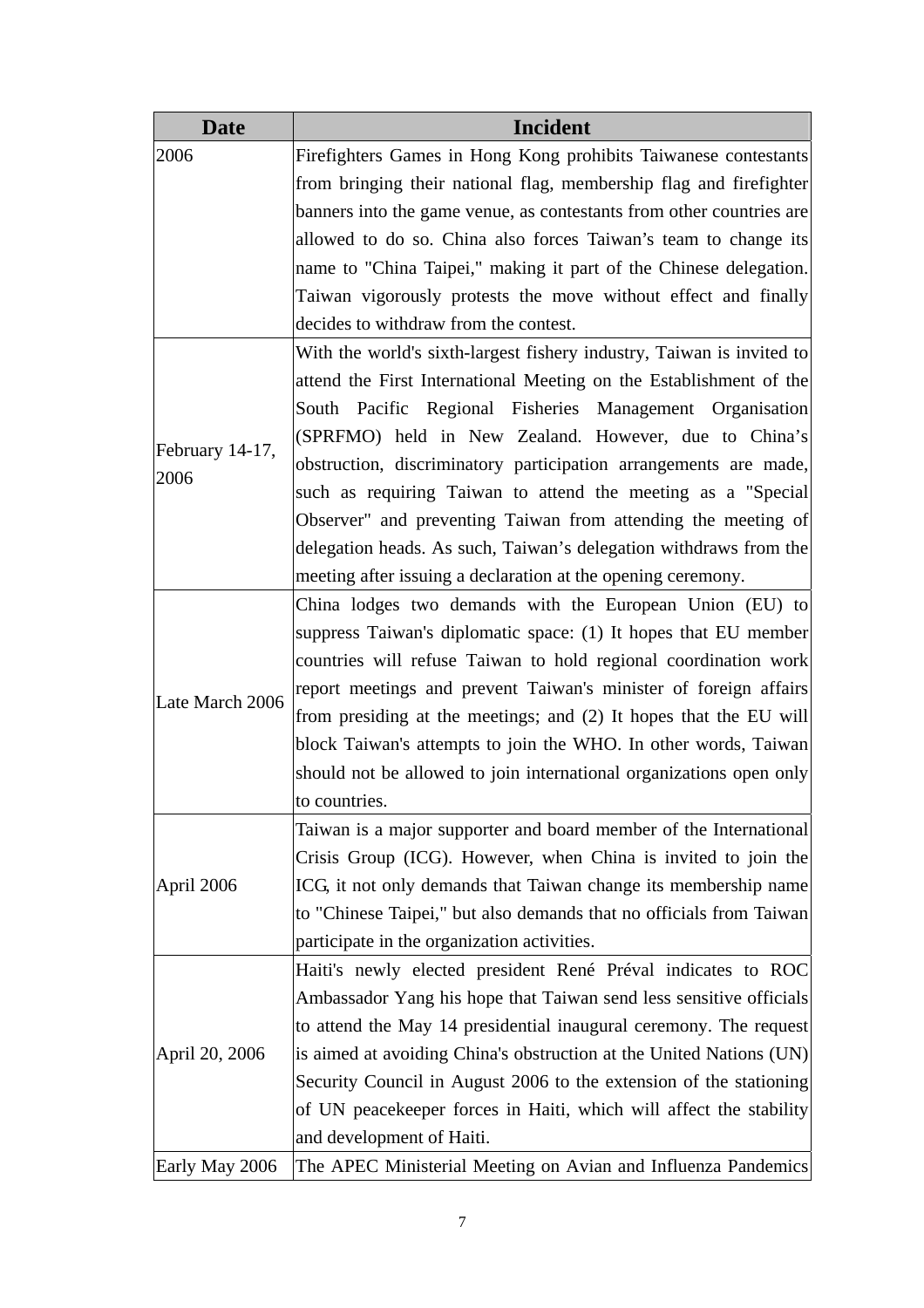| <b>Date</b>      | Incident                                                              |
|------------------|-----------------------------------------------------------------------|
|                  | is held in Vietnam. Vietnam's Ministry of Health originally agrees    |
|                  | to the signing of a "Taiwan-Vietnam Memorandum of Cooperation         |
|                  | on Prevention of Avian Influenza" between Vietnam's National          |
|                  | Institute of Hygiene and Epidemiology (NIHE) and Taiwan's Center      |
|                  | for Disease Control under the Department of Health at the meeting.    |
|                  | However, coercion and suppression from China prevents the two         |
|                  | sides from completing the signing formalities.                        |
|                  | The International Organization for Standardization (ISO) refuses to   |
|                  | allow Taiwan to join the organization as a member. The ISO 3166       |
| <b>May 2006</b>  | directory of names of countries and territories lists "Taiwan" as     |
|                  | "Taiwan, Province of China" due to Chinese pressure.                  |
|                  | Under pressure from China, the International Hospital Federation      |
|                  | (IHF) deliberates the matter of Taiwan's membership under the         |
|                  | name of "Taiwan Hospital Association" (THA) at a meeting of the       |
| May 12, 2006     | IHF Governing Council. The IHF not only resolves to change            |
|                  | Taiwan's membership name to "Taiwan Hospital Association,             |
|                  | China", but it also demands that the THA sign a memorandum that       |
|                  | is aimed at belittling the name and position of Taiwan.               |
|                  | At the 59th World Health Assembly (WHA), China brazenly               |
|                  | thwarts a motion for Taiwan's membership. Chinese Health Minister     |
|                  | Gao Qiang also raises four principles, intentionally manipulating the |
| May 22, 2006     | illusion of helping to resolve the matter of health cooperation with  |
|                  | Taiwan and Taiwan's participation in international health activities  |
|                  | within the "one China" framework so as to suppress Taiwan's           |
|                  | participation.                                                        |
|                  | Beth Krom, mayor of Irvine, California, visits Shanghai in May        |
|                  | 2006 and signs a sister city memorandum of understanding (MOU)        |
|                  | with Shanghai's Xuhui District. The MOU contains provisions           |
|                  | seriously dwarfing Taiwan's sovereignty and recognizing that "there   |
| June 2006        | is only one China in the world." The Taipei Economic and Cultural     |
|                  | Office in Los Angeles actively contacts the Irvine City government    |
|                  | and informs it about the deep concern of overseas Taiwanese on this   |
|                  | issue. The Irvine City Council subsequently decided unanimously       |
|                  | on June 27, 2006 to officially abrogate the supplementary MOU         |
|                  | signed as part of the sister city relations between Irvine and Xuhui. |
|                  | China politically intervenes to demand that the ROC National          |
| <b>July 2006</b> | Association of Shipping Agencies change its membership name to        |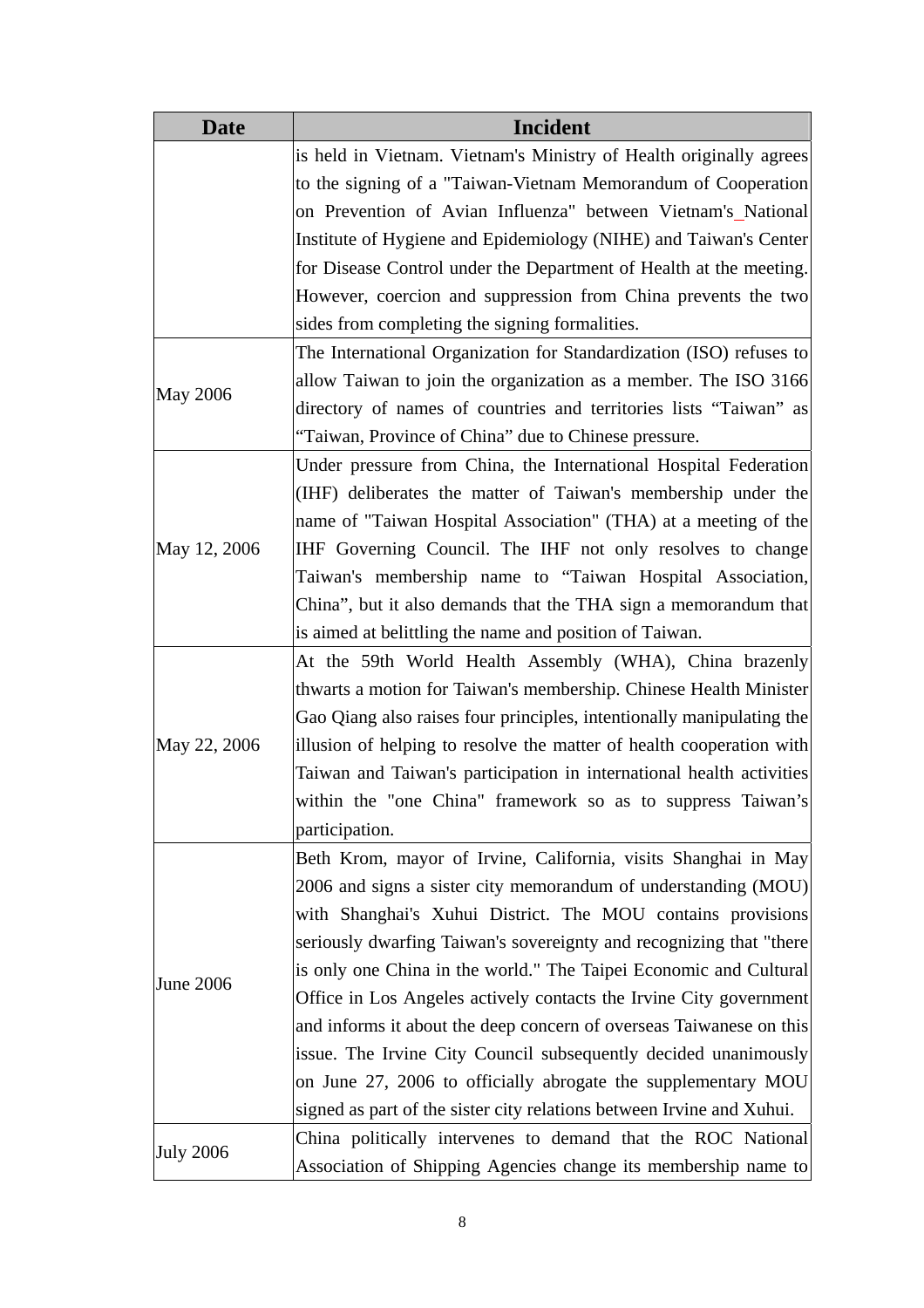| <b>Date</b>            | <b>Incident</b>                                                        |
|------------------------|------------------------------------------------------------------------|
|                        | "Taiwan, China."                                                       |
| <b>July 2006</b>       | Chinese diplomatic personnel in Geneva intend to lobby the Swiss       |
|                        | Foundation for Mine Action (FSD) not to accept financial assistance    |
|                        | from Taiwan.                                                           |
|                        | Influenced by the incentives of financial aid and military wares from  |
| <b>August 5, 2006</b>  | China, Chad announces that it decides to sever diplomatic relations    |
|                        | with Taiwan.                                                           |
|                        | The International Society for Horticultural Science (ISHS) intends     |
|                        | to change Taiwan's membership name to promote China's ISHS             |
|                        | membership bid. At the ISHS Council Meeting on August 11-18,           |
|                        | 2006, in Seoul, South Korea, some council members push for             |
|                        | China's membership in the ISHS. China uses this opportunity to         |
|                        | force the ISHS Council to change Taiwan's name to "Chinese             |
| August 11-18,          | Taipei" or "Chinese Taiwan." In order to protect Taiwan's ISHS         |
| 2006                   | membership rights, representatives of the Council of Agriculture       |
|                        | and the Taiwan Society for Horticultural Science attending the         |
|                        | meeting cautiously respond and actively consult with and lobby         |
|                        | members of the ISHS. After repeated negotiations among the ISHS        |
|                        | and representatives of China and Taiwan, the ISHS decides to           |
|                        | temporarily put aside the membership name change issue.                |
|                        | Taiwan defends membership name at the 42nd General Assembly of         |
|                        | the International Academy of Ceramics: The International Academy       |
|                        | of Ceramics (IAC) holds its 42nd General Assembly on August            |
|                        | 14-18, 2006, in the capital of Latvia. Before the assembly, China      |
|                        | threatens and uses monetary incentives to lure the sponsor             |
|                        | organization and the IAC headquarters to demand that Taiwan's          |
|                        | registered name in the IAC be changed from "Taiwan" to "Taiwan,        |
| August 14-18,          | China." It also threatens not to host the next biennial meeting if the |
| 2006                   | IAC does not agree to its demands. With assistance from Taiwan's       |
|                        | representative office in Latvia, the Taiwanese delegation lobbies the  |
|                        | IAC Council and academy members before and during the general          |
|                        | assembly, solemnly opposing any move by the IAC or the sponsor         |
|                        | organization to ignore Taiwan's membership rights by making any        |
|                        | changes that undermine the dignity of Taiwan's national moniker.       |
|                        | As such, the IAC president supports Taiwan's position.                 |
|                        | China's acting permanent representative to the United Nations (UN)     |
| <b>August 15, 2006</b> | issues a letter to UN Secretary-General Kofi Annan protesting a        |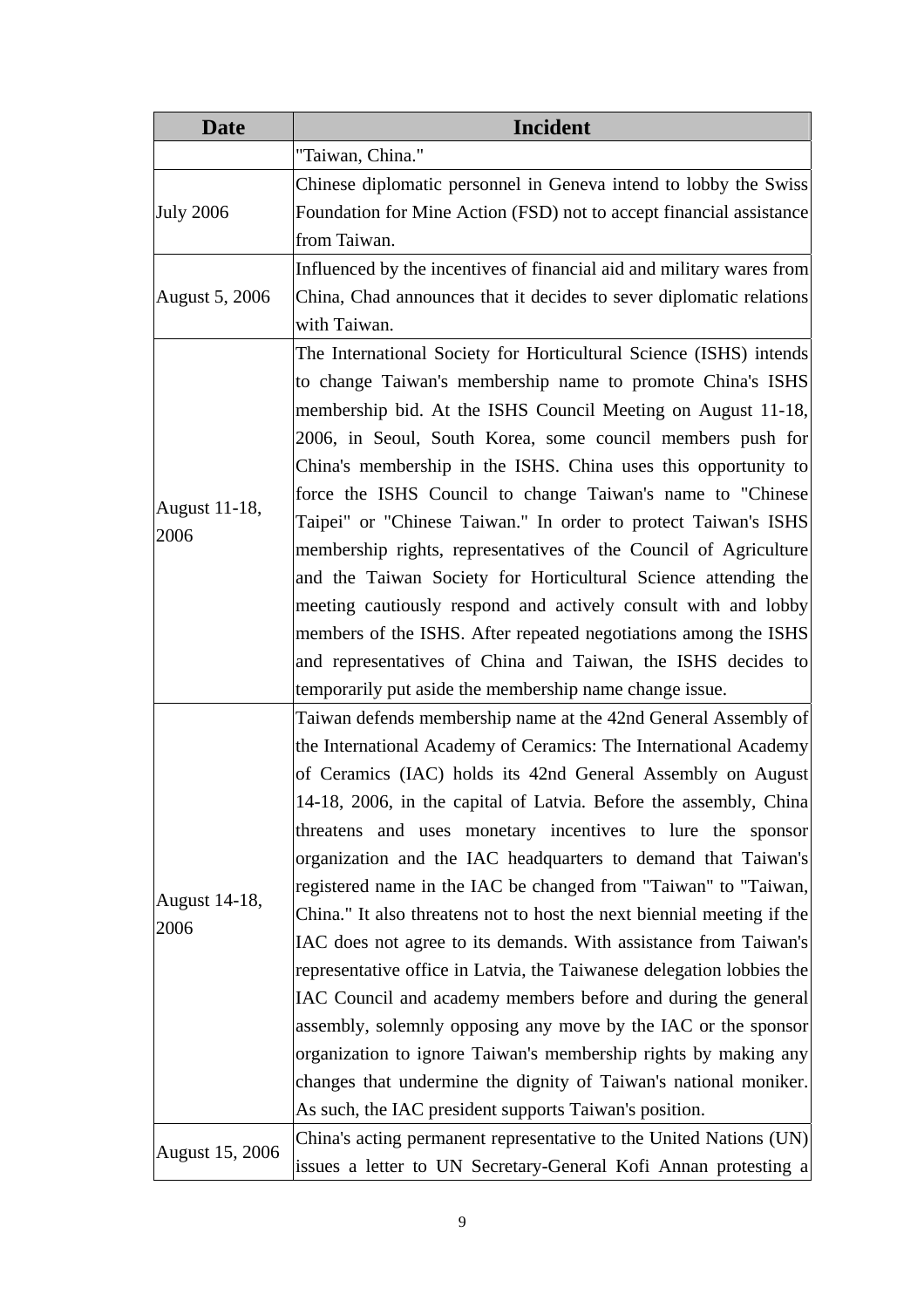| <b>Date</b>            | <b>Incident</b>                                                        |
|------------------------|------------------------------------------------------------------------|
|                        | motion for Taiwan's membership in the UN raised this year by           |
|                        | Taiwan's allies. The letter states that Taiwan has been an indivisible |
|                        | part of China's territory since early times and that the Taiwan issue  |
|                        | is the internal affair of China.                                       |
|                        | Beijing team forcefully snatches away the ROC's (Taiwan) national      |
|                        | flags from people sitting in the audience at the 2006 International    |
|                        | Children's Games in Bangkok, Thailand. When Taipei City                |
|                        | contestants Chen Yi-rou and Liu Shih-wei ascend the podium to          |
|                        | receive their gold medals in the swimming event, the Beijing           |
| August 27, 2006        | delegation snatches away the ROC's national flags from the             |
|                        | auditorium and the hands of participating personnel of the Taipei      |
|                        | City Department of Education. Then they snatch away the ROC's          |
|                        | flags draped over Chen and Liu as they are preparing to receive their  |
|                        | medals, creating a general uproar.                                     |
|                        | China forcefully obstructs Chinese Petroleum Corporation's             |
| September 2006         | promotion of an investment project at a petrochemical complex in       |
|                        | Abu Dhabi, United Arab Emirates.                                       |
|                        | The International Cooperation and Development Fund (Taiwan)            |
|                        | ICDF) originally plans to publish an image advertisement in the        |
|                        | September 2006 issue of the World Bank quarterly "Perspectives on      |
| September 2006         | Development." However, the World Bank demands that the official        |
|                        | English name and identity symbol of the fund be changed from           |
|                        | "Taiwan ICDF" to "Chinese Taipei ICDF."                                |
|                        | Taiwan's Ministry of Foreign Affairs issues a press release stating    |
|                        | that the previous title of the Taiwan chapter of the Lions Clubs       |
|                        | International (LCI) is "MD300-Taiwan." However the LCI China           |
| September 7,           | chapter has long placed diplomatic pressure on the LCI to demand       |
| 2006                   | that Taiwan's membership name be changed to "MD300-China               |
|                        | Taiwan." The Taiwan chapter strongly protests and takes legal          |
|                        | action at the Federal District Court in Chicago, USA. This is the      |
|                        | first time that Taiwan has sued over its name.                         |
| Late September<br>2006 | International Association of Horticultural Producers<br>(AIPH)         |
|                        | President Doeke Faber explains the background of the forced            |
|                        | cancellation of the AIPH annual meeting and the association's          |
|                        | principles and position in handling the matter. He states that the     |
|                        | meeting has to be canceled because of political factors related to     |
|                        | China's demand that the name of the Taiwan Floriculture                |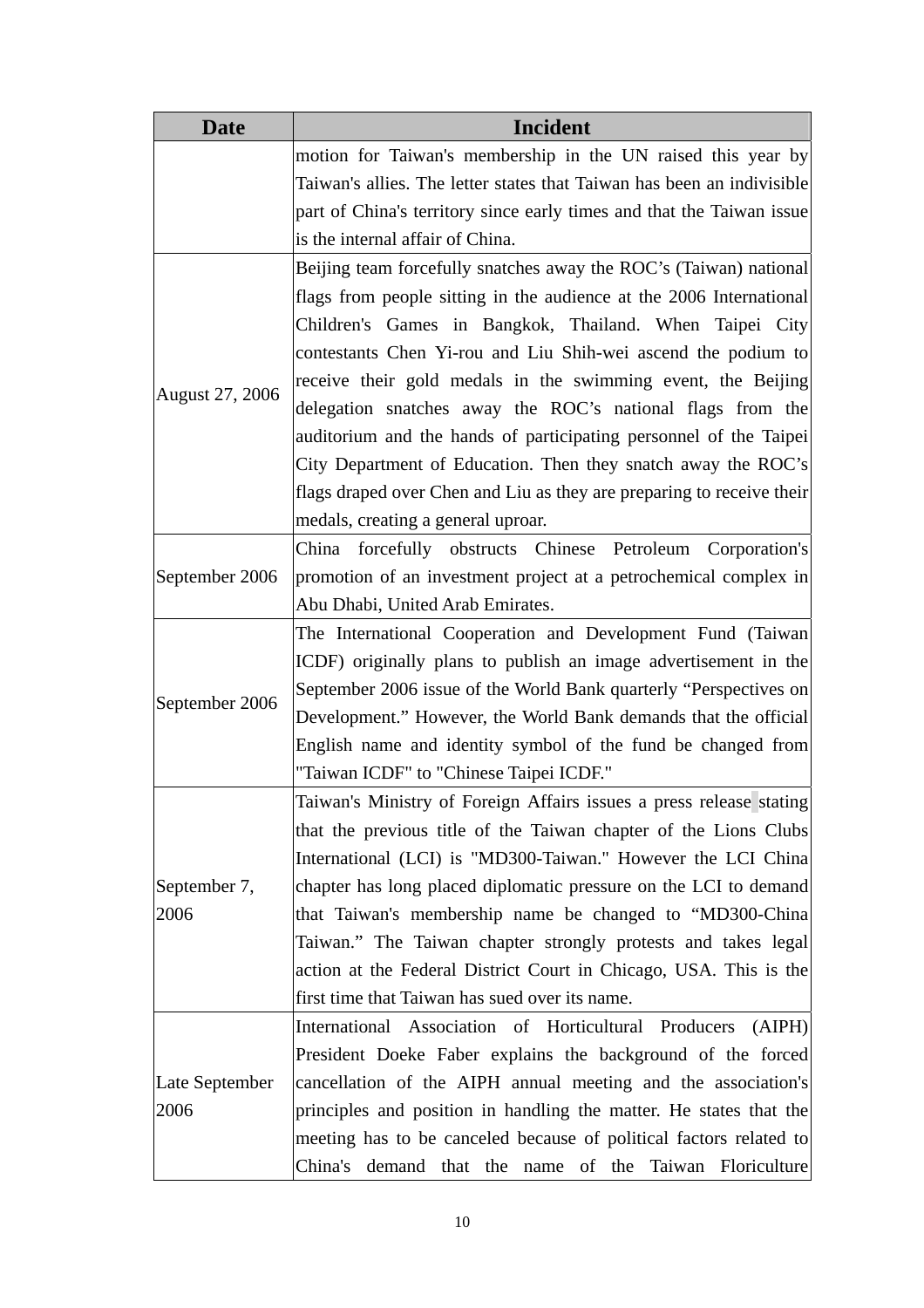| <b>Date</b>   | <b>Incident</b>                                                     |
|---------------|---------------------------------------------------------------------|
|               | Development Association be changed and that activities sponsored    |
|               | by Taiwan receive the approval of the China Flower Association.     |
|               | The World Economic Forum (WEF) originally refers to Taiwan as       |
|               | "Taiwan" in its reports. However, at a press conference on the      |
|               | announcement of the WEF's March 2006 "Global Information            |
|               | Technology Report," Ambassador Sha Zukang, China's permanent        |
| September 27, | representative to the United Nations, protests the use of the name  |
| 2006          | "Taiwan" in the "Country" items. In order to avoid dispute, the WEF |
|               | changes Taiwan's name to "Taiwan, China" in its "Global             |
|               | Competitiveness Report 2006-2007," published on September 27,       |
|               | 2006.                                                               |
|               | At the 2nd General Assembly and Conference of the Alliance for      |
|               | Healthy Cities held by the World Health Organization (WHO) in       |
|               | Suzhou, China on October 28, 2006, the representatives of Taipei    |
| October 2006  | City and Tainan City are informed by the sponsor organization just  |
|               | before the conference that "All Taiwanese representatives are not   |
|               | allowed to attend the general assembly" because "there are not      |
|               | enough seats." The governments of Taipei City and Tainan City       |
|               | strongly protest this.                                              |
|               | The Union of International Fairs (UFI) convenes its annual session  |
|               | in Beijing. The Taiwan External Trade Development Council           |
|               | (TAITRA) originally plans to send a delegation to attend the        |
| November 8,   | meeting. However, the sponsor sends a written reply informing that  |
| 2006          | due to the demands of the host country China, TAITRA must add       |
|               | "China" or "Chinese" to all references to Taiwan or Taipei in the   |
|               | council's name and address. After lodging an ineffective protest,   |
|               | Taiwan withdraws from the meeting.                                  |
|               | Taiwan is an official member of the International Competition       |
|               | Network (ICN) under the name of "Taiwan." Since China has not       |
| November 2006 | drafted a competition law, it is unqualified to be a member in the  |
|               | organization. However, in order to join the ICN in 2007 as an       |
|               | observer, China demands that Taiwan change its membership name.     |
|               | Mao Rubo, director of the Environment and Resources Protection      |
| Late November | Committee of China's National People's Congress (NPC), leads an     |
| 2006          | NPC delegation to visit Taiwan's ally Costa Rica and signs an       |
|               | environmental protection cooperation agreement.                     |
| Late November | A delegation from China's National People's Congress visits Taiwan  |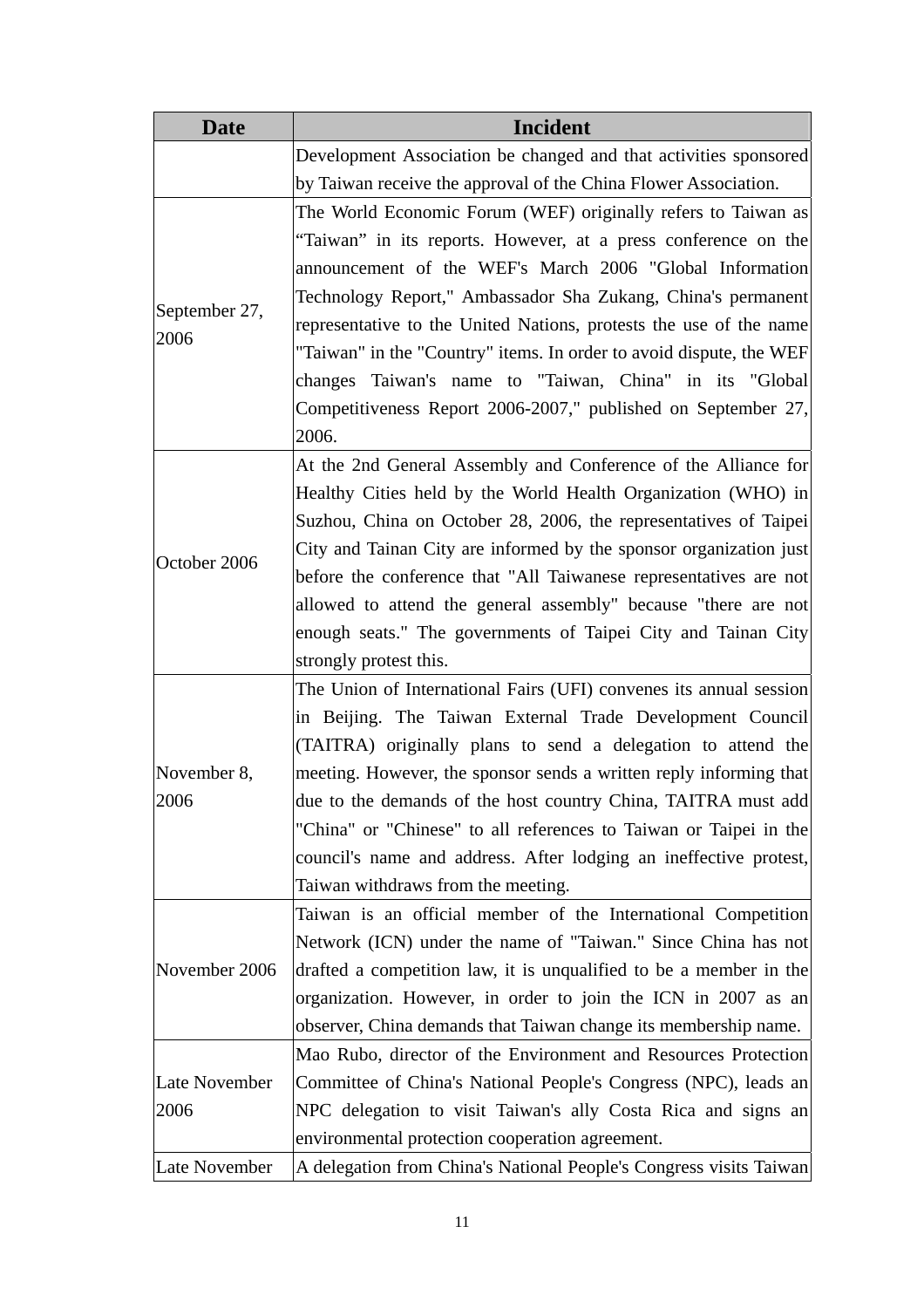| <b>Date</b>     | <b>Incident</b>                                                       |
|-----------------|-----------------------------------------------------------------------|
| 2006            | allies Guatemala and Nicaragua and discusses cooperation plans        |
|                 | with the civil aviation industries there.                             |
|                 | China seriously takes up with the United States (US) the matter of    |
|                 | President Chen Shui-bian's transit stop in the United States en route |
| January 2007    | to Nicaragua. It even pressures Mexico to disallow President Chen's   |
|                 | plane to fly over Mexico's flight information region.                 |
|                 | China pressures Korea to change the nationality on visas issued to    |
| January 2007    | Taiwanese exchange students to "China."                               |
|                 | According to a report by Japan's Sankei Shimbun, China uses its       |
|                 | veto power to block United Nations' peacekeeping efforts in Haiti,    |
| February 2007   | thus causing Taiwan's ally Haiti to issue a letter to China stating   |
|                 | that it will no longer support Taiwan's bid to join the UN.           |
| March 1-2, 2007 | At an international symposium on fisheries subsidies held by the      |
|                 | WTO in Geneva, Chinese officials force the wording of all of the      |
|                 | symposium documents mentioning Taiwan to be changed to "China,        |
|                 | Taiwan Province."                                                     |
| March 2007      | Due to China's pressure, BirdLife International requires the Wild     |
|                 | Bird Federation Taiwan to change its name for meetings.               |
|                 | On January 5, 2007, Taiwan's Legislative Yuan approved a              |
|                 | resolution for Taiwan to join the Convention on the Elimination on    |
|                 | All Forms of Discrimination Against Women (CEDAW). Taiwan             |
|                 | diplomatic ally Nauru submitted to the United Nations (UN)            |
|                 | Secretariat a Taiwan's application letter to be forwarded to UN       |
| March 2007      | Secretary-General Ban Ki-moon. However, in late March,                |
|                 | Secretary-General Ban returns the letter, saying that UN Resolution   |
|                 | No. 2758 states that Taiwan is part of the People's Republic of       |
|                 | China and does not have membership status in the UN. The UN           |
|                 | therefore cannot accept this document.                                |
|                 | Venezuela cancels the 90-day visa-free treatment originally offered   |
|                 | to Taiwanese tourists. Since implementation of the new policy, there  |
|                 | have been many instances in which Taiwanese travelers landing at      |
| March 30, 2007  | Caracas Airport were refused entry and forced to return on their      |
|                 | original flight. (Venezuela President Hugo Chavez has visited China   |
|                 | four times to seek nonpermanent member status for Venezuela on        |
|                 | the United Nations Security Council)                                  |
| March<br>2007   | to A section of the website for the Beijing Association of Taiwanese  |
| Present         | Enterprises (BATE) recruiting volunteers for the 2008 Beijing         |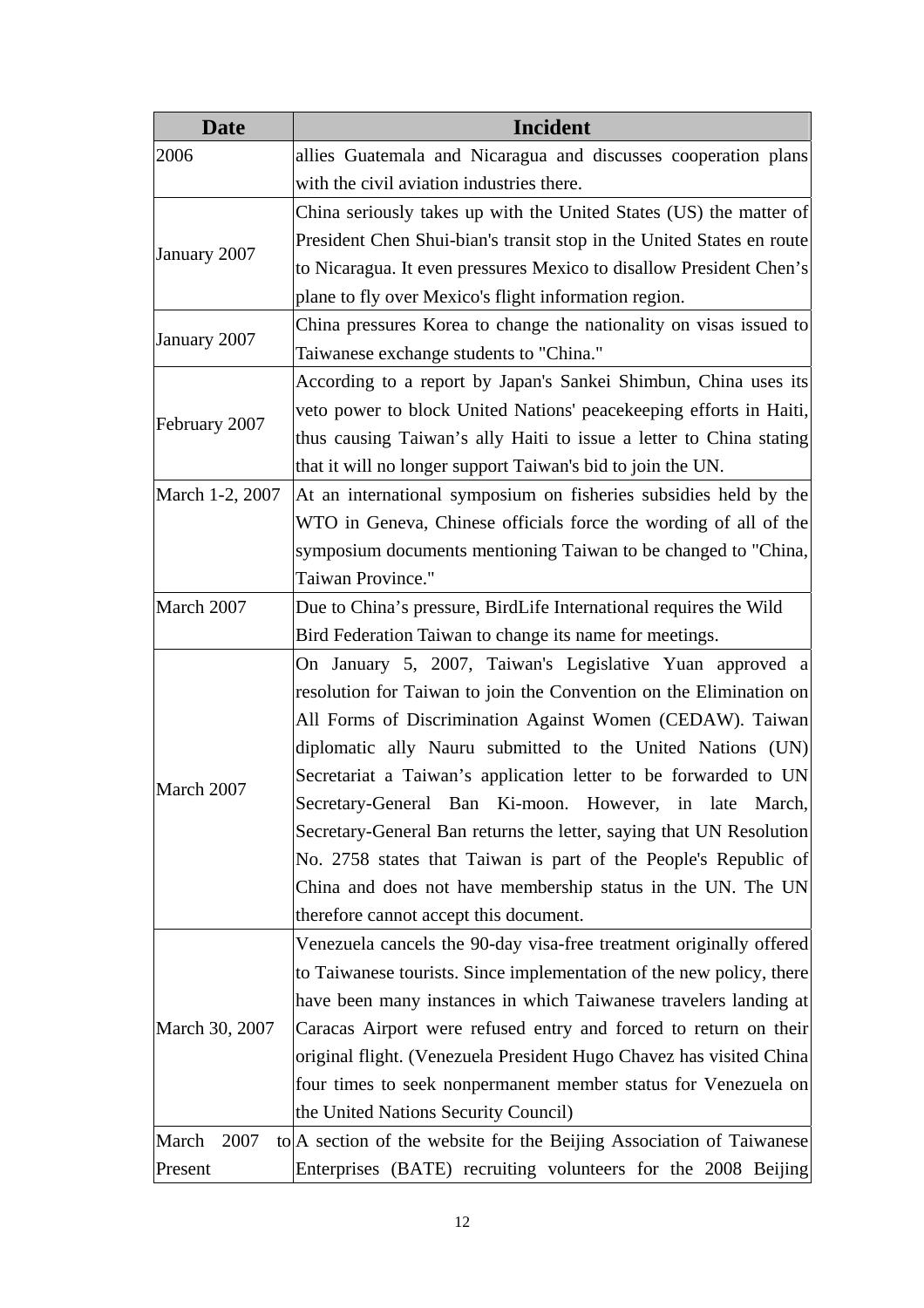| <b>Date</b>     | Incident                                                              |
|-----------------|-----------------------------------------------------------------------|
|                 | Olympic Games lists the country/area field on the registration form   |
|                 | for Taiwanese volunteers as "China Taipei" in Chinese moniker,        |
|                 | intentionally downgrading Taiwan's sovereignty. On October 1,         |
|                 | 2007, Taiwan's Ministry of Education issued a letter to various       |
|                 | universities asking them to advise their students<br>against          |
|                 | participating in the volunteer program.                               |
| April 2007      | On April 11, 2007, President Chen Shui-bian sends an official letter  |
|                 | to the new World Health Organization (WHO) Director-General           |
|                 | Margaret Chan Fung Fu-chun, in which he mentions Taiwan's             |
|                 | proposal to apply for WHO membership under the name of                |
|                 | "Taiwan." Director-General Chan clearly states in an interview with   |
|                 | the online edition of the U.S. Cable News Network (CNN.com) that      |
|                 | WHO member countries all firmly stick to the "one China" principle    |
|                 | and will handle the Taiwan issue in strict accordance with WHO        |
|                 | policy. On April 15, China's Ministry of Foreign Affairs states that  |
|                 | the WHO is a specialized agency of the United Nations that only       |
|                 | sovereign countries may join. Taiwan fundamentally lacks the          |
|                 | qualifications to join or apply for membership in the WHO.            |
| April 24, 2007  | China refuses to issue a visa to Kaohsiung City Deputy Mayor          |
|                 | Cheng Wen-long to lead a delegation to Beijing to attend the annual   |
|                 | congress of the General Association of International Sports           |
|                 | Federations (GAISF).                                                  |
| April 26, 2007  | The International Olympic Committee (IOC) announces that the          |
|                 | 2008 Beijing Olympic Torch relay route will go from Ho Chi Minh       |
|                 | City in Vietnam to Taipei City and then continue on to Hong Kong      |
|                 | and Macao before returning to China. Although Hong Kong is a          |
|                 | member of the IOC, Hong Kong became "Hong Kong, China"—a              |
|                 | part of China in 1997. Moreover, Macao is not a member of the         |
|                 | IOC. The proposed route is designed by China to dwarf Taiwan's        |
|                 | sovereign status and treat Taipei as the first leg of the "domestic"  |
|                 | route" of the Torch in the People's Republic of China, while also     |
|                 | calling Taiwan "China Taipei" in Chinese moniker.                     |
| <b>May 2007</b> | Bowing to pressure from China, the United Nations refuses for the     |
|                 | fourth consecutive year to issue press passes for Taiwan reporters to |
|                 | cover news at the World Health Assembly (WHA).                        |
| May 3, 2007     | Chairman Tang Jinn-chuan of the Fair Trade Commission under the       |
|                 | Executive Yuan is invited to attend 4th East Asia Conference on       |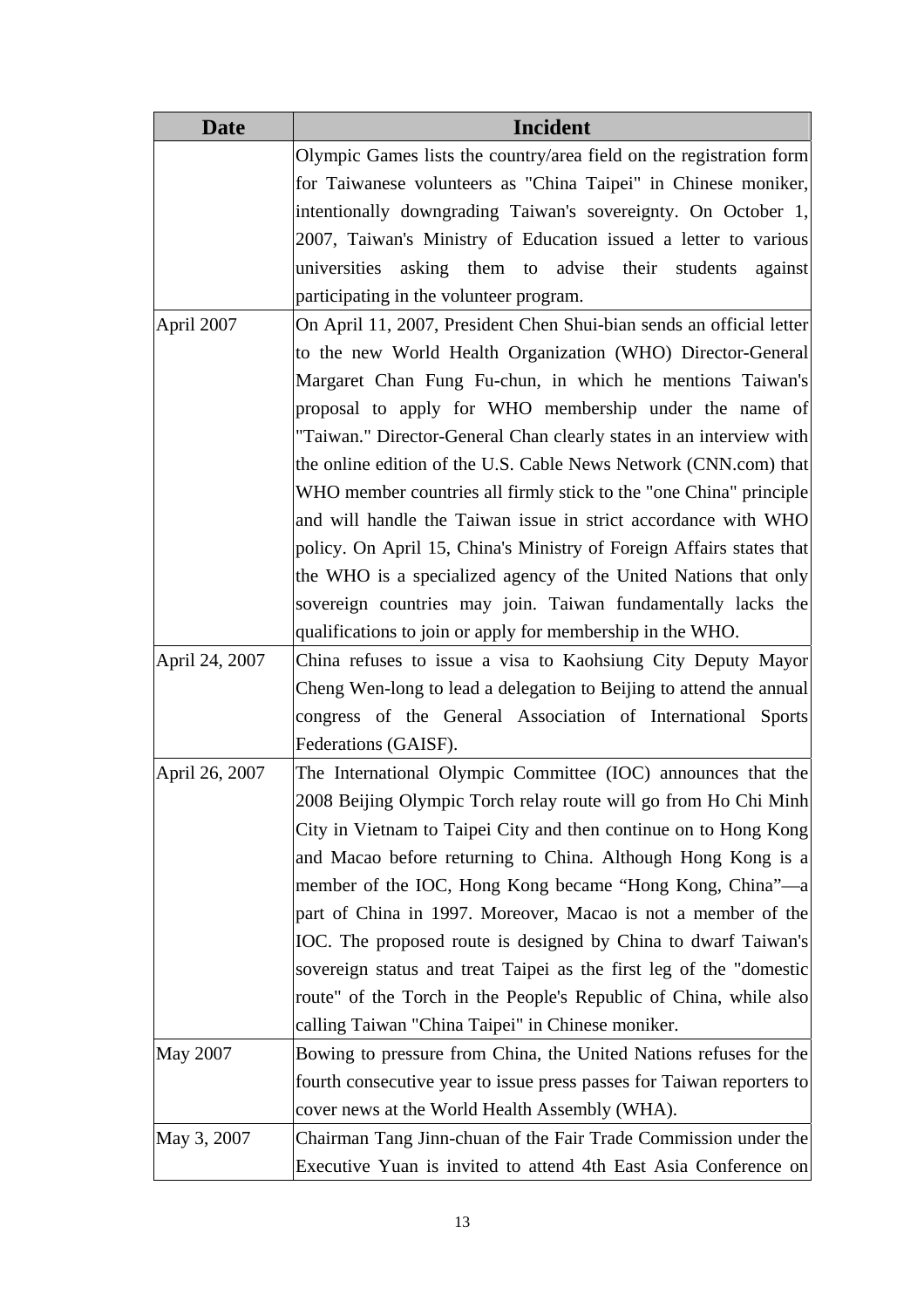| <b>Date</b>      | Incident                                                                            |
|------------------|-------------------------------------------------------------------------------------|
|                  | Competition Law and Policy and 3rd Top Level Officials' Meeting                     |
|                  | on Competition Policy in Hanoi, Vietnam. However, after China                       |
|                  | pressures Vietnam, Chairman Tang is prevented from attending the                    |
|                  | two events.                                                                         |
| May 14, 2007     | At the opening ceremony of the 60th World Health Assembly                           |
|                  | (WHA), Taiwan's application is thwarted by China's obstruction.                     |
|                  | China also issues a statement declaring that the International Health               |
|                  | Regulations (IHR) (2005) effective from June 15, 2007, cover the                    |
|                  | entire territory of China, including Hong Kong, Macao and Taiwan.                   |
| May 25, 2007     | Under pressure from China, on May 21, 2007 the Administrative                       |
|                  | Commission of the World Organisation for Animal Health (OIE),                       |
|                  | passes a resolution unilaterally proposed by China, declaring that                  |
|                  | Taiwan is an inalienable part of Chinese's territory and the People's               |
|                  | Republic of China is the sole legal government representing the                     |
|                  | whole of China. It also specifically demands that Taiwan's original                 |
|                  | formal membership status be reduced to that of a "Non-sovereign                     |
|                  | Regional Member." Moreover, Taiwan can only use the name                            |
|                  | "Taiwan, China" in all the activities, documents, publications,                     |
|                  | websites, etc. of the OIE. The OIE International Committee voted                    |
|                  | on the motion on June 25, 2007 in Paris. (Taiwan joined the OIE as an               |
|                  | official member country in 1954 as the "Republic of China [Taiwan]." When           |
|                  | China joined the OIE in 1992, Taiwan's membership name was changed to               |
|                  | "Taipei China," but China still was not satisfied and refused to pay its            |
|                  | membership fees and participate in OIE activities. In order to resolve the dispute, |
|                  | the OIE in 2003 approved a resolution changing the name of Taiwan to the            |
|                  | "Separate Disease Prevention Territory of Taiwan, Penghu, Kinmen and Matsu"         |
|                  | based on the WTO model. This was unanimously accepted by all of the members.        |
|                  | However, China did not take part in the vote, refused to accept the resolution, and |
|                  | continued to boycott OIE activities).                                               |
| <b>June 2007</b> | During the planning of the International Competitive Exhibition of                  |
|                  | Scenography and Theatre Architecture (Prague Quadrennial) in the                    |
|                  | Czech Republic in early June, China repeatedly pressures the                        |
|                  | planning committee to demand that the Taiwan pavilion be merged                     |
|                  | with the China pavilion and that "China" be added to Taiwan's                       |
|                  | name. The committee refuses the request and China withdraws from                    |
|                  | the exhibition.                                                                     |
| June 7, 2007     | Due to intimidation and bribes by China, Costa Rica announces the                   |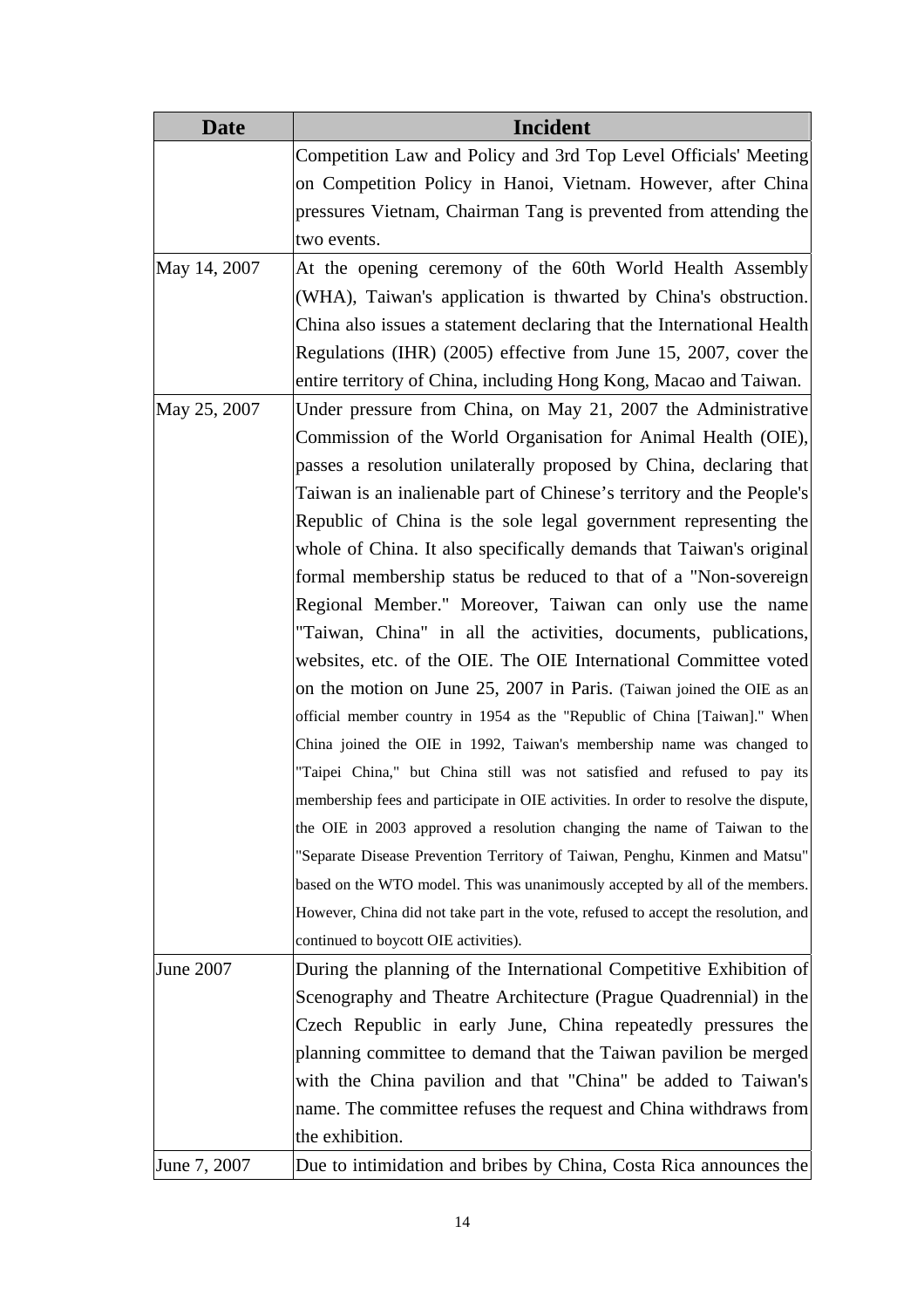| <b>Date</b>      | <b>Incident</b>                                                         |
|------------------|-------------------------------------------------------------------------|
|                  | establishment of diplomatic relations with China and the severing of    |
|                  | diplomatic ties with Taiwan.                                            |
| June 15, 2007    | The International Health Regulations (IHR) come into effect. China      |
|                  | claims that the regulations also apply to "Taiwan Province."            |
| <b>June 2007</b> | In mid-June, the Venezuelan authorities verbally notify Taiwan's        |
|                  | Economic and Cultural Office that preferential visa treatment will      |
|                  | not be extended after it expires. (Venezuela President Hugo Chavez      |
|                  | has visited China four times to seek nonpermanent member status         |
|                  | for Venezuela on the United Nations Security Council)                   |
| June 25, 2007    | At the 2007 International Children's Games in Reykjavik, Iceland,       |
|                  | China pressures the Iceland government into preventing Taiwan           |
|                  | from using its national flag. After communications with the Iceland     |
|                  | government, Taiwanese medal winners are finally allowed to              |
|                  | receive their awards with Taiwan's national flag draped around their    |
|                  | shoulders on the medal presentation podium.                             |
| July 4, 2007     | Taiwan's Sishankeng Dance Troupe visits Israel to participate in a      |
|                  | series of exhibition and performance activities at the "22nd            |
|                  | International Folk Dancing Festival." During the festival, members      |
|                  | of the Chinese delegation snatch Taiwan's national flag from among      |
|                  | the flags arrayed on the stage.                                         |
| July 5, 2007     | China seriously negotiates with the U.S. on Taiwan Vice President       |
|                  | Annette Lu's transit stop in the U.S. during a visit to Central         |
|                  | America. China demands that the U.S. abide by the "one China"           |
|                  | policy, the U.S. commitments made in the three Sino-U.S.                |
|                  | communiqués, and the pledge to oppose "Taiwan independence."            |
|                  | The U.S., it says, should not allow Lu to participate in any activities |
|                  | in the U.S. aimed at dividing China.                                    |
| July-October     | The United Nations (UN) secretary-general and the president of the      |
| 2007             | UN Security Council return all of the letters from Taiwan's president   |
|                  | and minister of foreign affairs stating Taiwan's position on its bid to |
|                  | join the UN. During the UN General Assembly, China's                    |
|                  | representatives and related officials repeatedly declare that Taiwan    |
|                  | is not a sovereign country, issue documents and cite UN Resolution      |
|                  | No. 2758 to obstruct Taiwan from joining the UN by every                |
|                  | conceivable means. China also mobilizes related countries to            |
|                  | declare opposition to Taiwan's planned referendum on its UN bid.        |
| Mid-July 2007    | A Taiwanese delegation goes to Saskatchewan, Canada, to attend          |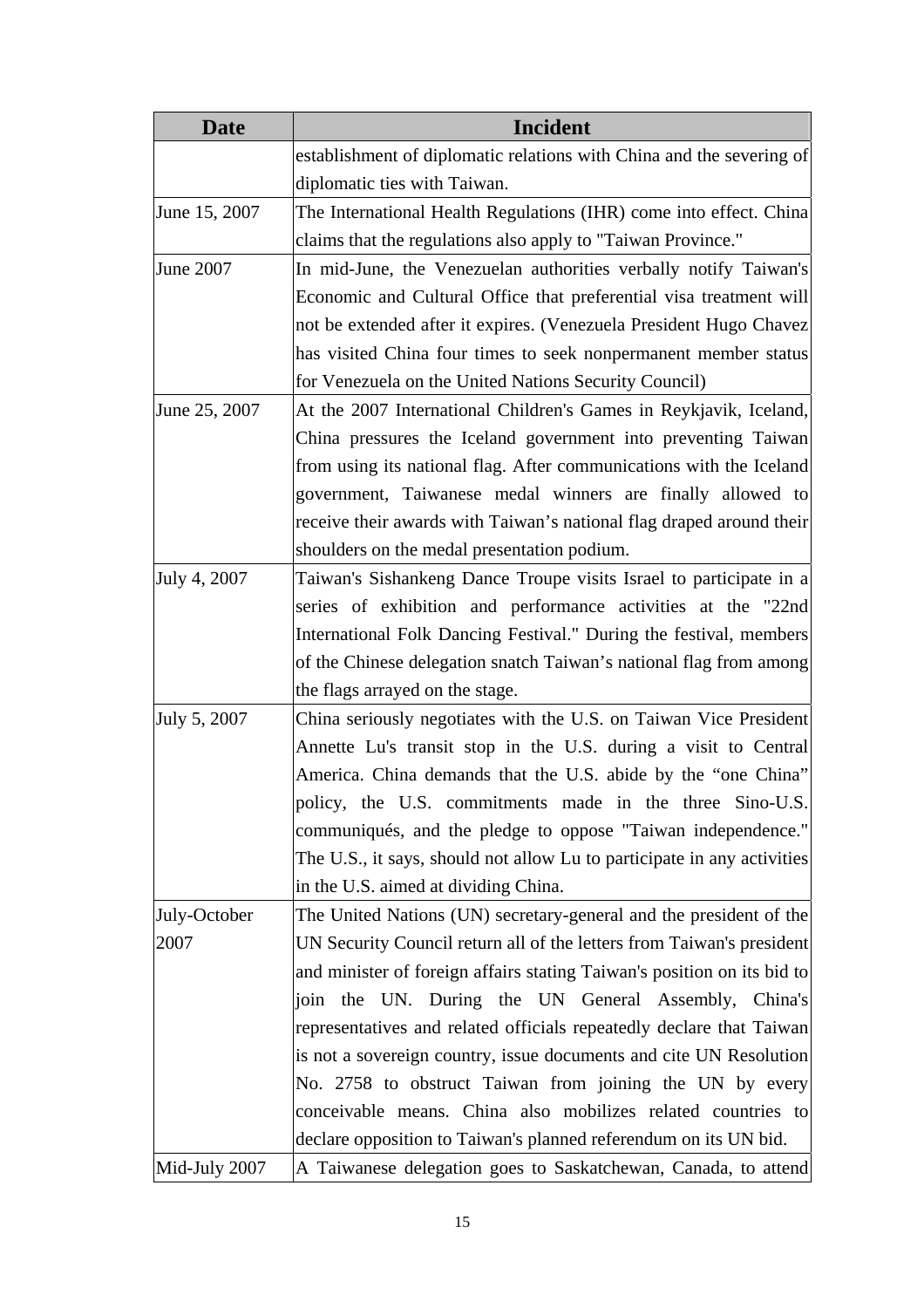| <b>Date</b>     | Incident                                                                 |
|-----------------|--------------------------------------------------------------------------|
|                 | the 2007 International Biology Olympiad. Taiwan's national flag is       |
|                 | allowed to fly at the opening ceremony, but a day before the closing     |
|                 | ceremony, Taiwan's delegation receives a call from Canadian              |
|                 | officials asking that the Taiwanese team not bring its national flag to  |
|                 | the closing ceremony and not allow pictures of Taiwan's national         |
|                 | flag to be distributed during the ceremony. The officials also make      |
|                 | clear that the request is due to China's opposition.                     |
| July 20, 2007   | At the end of March 2007, Examination Yuan President Yao                 |
|                 | Jia-wen, as a representative of Liberal International, speaks at the     |
|                 | United Nations (UN) Human Rights Council calling for Taiwan's            |
|                 | membership in the World Health Organization (WHO). In                    |
|                 | retaliation, China subsequently forces the UN Economic and Social        |
|                 | Council to strip Liberal International of its consultative status in the |
|                 | UN for one year.                                                         |
| July 25, 2007   | At the International Rally of the Federation International de            |
|                 | Camping et de Caravanning (FICC) in Ireland, China requests FICC         |
|                 | membership and the elimination of Taiwan's national moniker and          |
|                 | flag at the rally. The FICC does not agree to this and China's           |
|                 | membership application is suspended.                                     |
| August 1, 2007  | The official website of the Women's British Open lists the               |
|                 | nationality of Taiwan's three contestants as "Taiwan, Province of        |
|                 | China."                                                                  |
| August 3, 2007  | Japan plays the national anthem of the Republic of China at the          |
|                 | Asian Men's Basketball Championship, causing China to approach           |
|                 | Japan over the matter. The Japanese committee and Asian                  |
|                 | Basketball Confederation (ABC) later apologize to China.                 |
| August 6-10,    | In registration materials provided to the Team Leaders' Meeting for      |
| 2007            | the 2008 Beijing Olympic Games, China refers to Taiwan's Chinese         |
|                 | Taipei Olympic Committee (CTOC) as "China Taipei" in Chinese             |
|                 | moniker and does not arrange a seat for the CTOC according to the        |
|                 | model prescribed by the International Olympic Committee. It is           |
|                 | corrected after Taiwan objects. Moreover, during Olympics trials in      |
|                 | early August, Taiwan's archery team discovers during registration        |
|                 | that their team name has been changed to "China Taipei." This is         |
|                 | also corrected at Taiwan's request.                                      |
| August 12, 2007 | Taiwan's junior baseball team is scheduled to depart for Venezuela       |
|                 | on August 14, 2007 with the aim of attending the 13th World Junior       |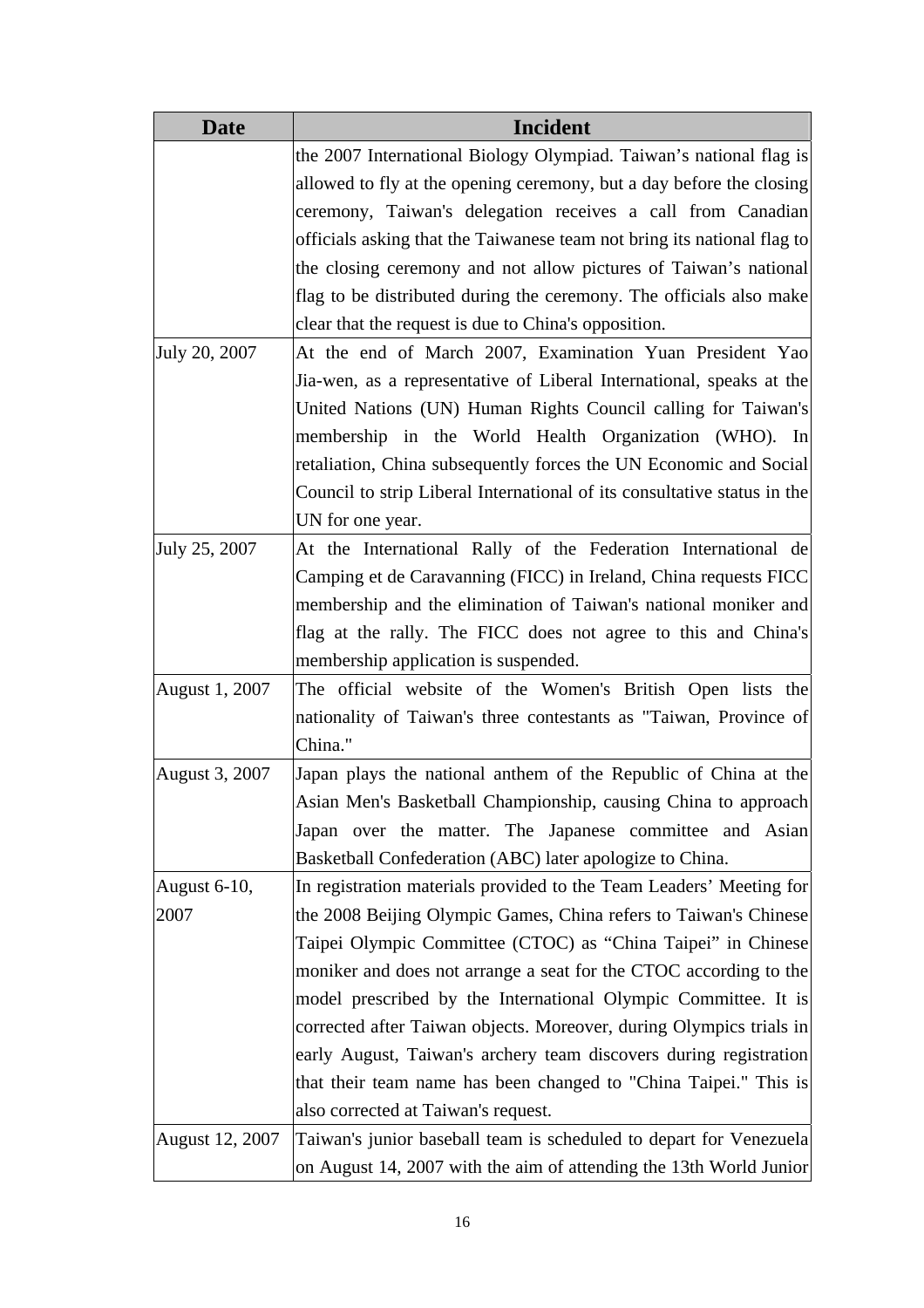| <b>Date</b>            | <b>Incident</b>                                                         |
|------------------------|-------------------------------------------------------------------------|
|                        | Baseball Championships to be held on August 17, 2007 in                 |
|                        | Venezuela. However, Taiwan's team was denied visas from                 |
|                        | Venezuela due to China's political influence. The International         |
|                        | Baseball Federation (IBAF) subsequently cancels the competition.        |
| August 27, 2007        | Under pressure from China, the official website of the Venice Film      |
|                        | Festival changes the country name for four Taiwanese films—"Lust,       |
|                        | Caution," "Blood Brothers," "Help Me Eros," and "The Most               |
|                        | Distant Course"—from "Taiwan" to "Taiwan, China."                       |
| <b>August 29, 2007</b> | China's Osaka Consul General Luo Tianguang leads a retinue of           |
|                        | officials to meet with Osaka Governor Fusae Ota. He states that         |
|                        | because the "World Federation of Taiwanese Associations (WFTA)          |
|                        | is opposed to the World Chinese Entrepreneurs Convention," China        |
|                        | forbids Japan from sending any persons or making any calls to the       |
|                        | WFTA and from participating in the WFTA in any way.                     |
| September 2,           | The United Nations (UN) Basel Convention on the Control of              |
| 2007                   | Transboundary Movements of Hazardous Wastes and their                   |
|                        | Disposal is held in Geneva, Switzerland on September 3-7. When          |
|                        | the Taiwanese delegation arrives at the convention to register, it is   |
|                        | obstructed by China because "Taiwan is not a UN member."                |
| September 5,           | Taiwan originally intends to send former Vice Premier Tsai Ing-wen      |
| 2007                   | to attend a ministerial meeting of APEC, but runs into opposition       |
|                        | from China. President Chen Shui-bian states<br>that China's             |
|                        | suppression of Taiwan does not distinguish between man, woman or        |
|                        | animal.                                                                 |
| September 10,          | China pressures Taiwan on the holding of the 2007 Taiwan-Africa         |
| 2007                   | Progressive Partnership Forum. Since many African representatives       |
|                        | must transit in Paris on their way to Taiwan, China pressures French    |
|                        | airlines through the French government to refuse them from              |
|                        | boarding the planes by saying they lack visas to Taiwan. The French     |
|                        | side's reason is that it does not recognize the "certificate of consent |
|                        | landing visa" issued by Taiwan.<br>for<br>Non-governmental              |
|                        | organizations are also prohibited from going to Taiwan.                 |
| September 12,          | On September 12, 2007, the World Health Organization (WHO),             |
| 2007                   | through its International Food Safety Authorities Network               |
|                        | (INFOSAN), notifies China that some China-made products have            |
|                        | been re-exported from Thailand to Taiwan. China waits until             |
|                        | September 21 before forwarding this information to Taiwan by fax,       |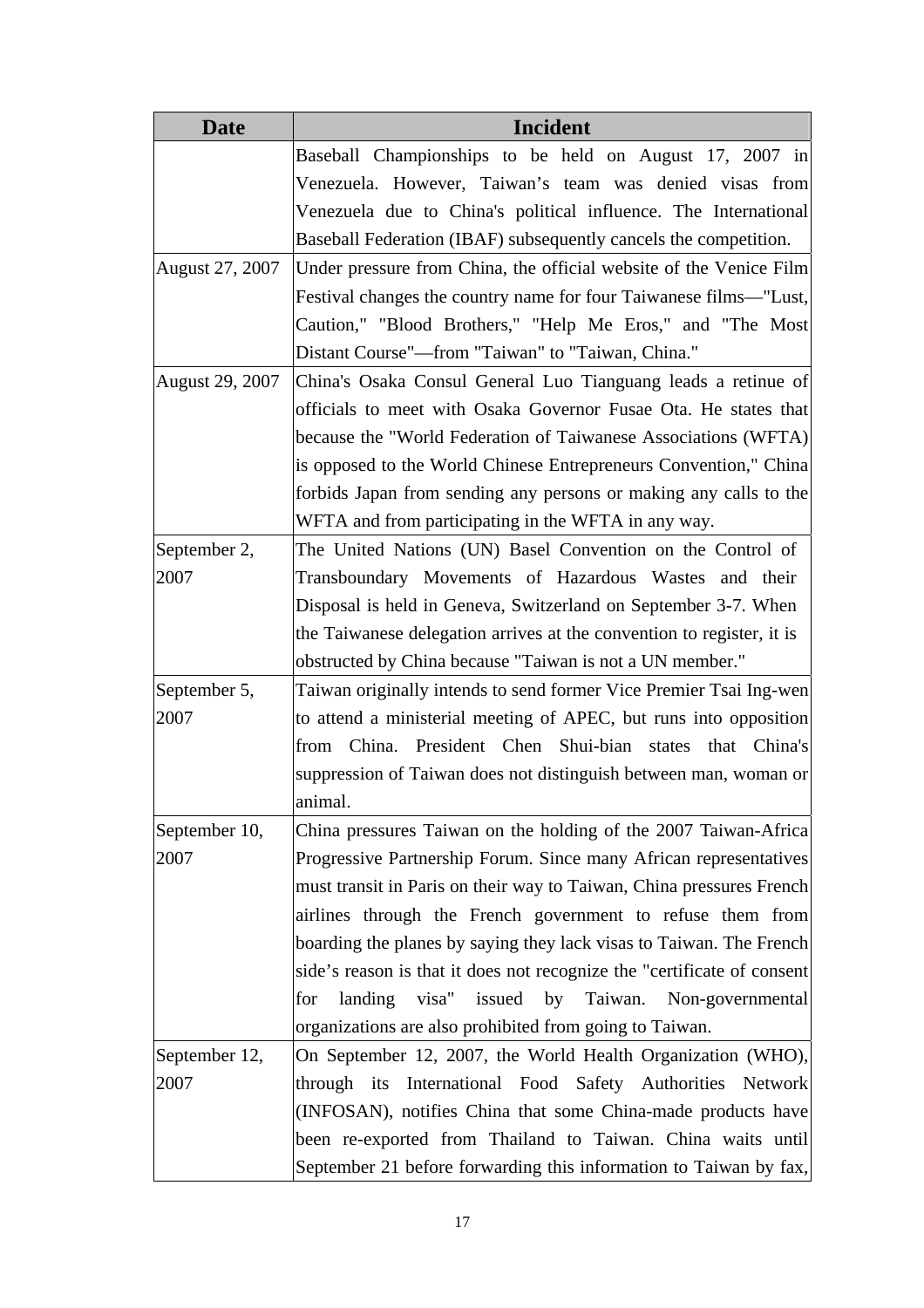| <b>Date</b>     | Incident                                                                         |
|-----------------|----------------------------------------------------------------------------------|
|                 | seriously delaying the handling of this issue in a timely way and                |
|                 | affecting the health rights of the people of Taiwan. Taiwan requests             |
|                 | that the WHO in the future directly contact Taiwan's Centers for                 |
|                 | Disease Control.                                                                 |
| Mid-September   | When Taiwan's participants attend the 2007 Asian Internal Audit                  |
| 2007            | Conference and Seminar held on September 19-22 in Beijing, China                 |
|                 | not only pressures Taiwan in advance on the participants to be                   |
|                 | nominated, but it also peremptorily changes the national name of                 |
|                 | Taiwan's delegation to "China Taiwan" in Chinese moniker on the                  |
|                 | Chinese version of the conference's official website.                            |
| Mid-September   | President Chiou I-jen and Vice President Shi Hwei-yow of the                     |
| 2007            | Chinese-Taipei Football Association plan to visit Shanghai on                    |
|                 | September 27, 2007 to attend the Fourth FIFA (Fédération)                        |
|                 | Internationale<br>Football Association) Women's Football<br>de                   |
|                 | Symposium in Shanghai. However, China prevents them from                         |
|                 | attending the symposium.                                                         |
|                 | September 18 to At the opening of the 62nd session of the United Nations General |
| October 3, 2007 | Assembly, "Taiwan's bid to join the United Nations" was included                 |
|                 | in the agenda of the General Assembly as a supplemental item on                  |
|                 | September 19. After a closed-door meeting of the UN General                      |
|                 | Committee and opposition mobilized by China, UN General                          |
|                 | Assembly President Srgjan Kerim decided to exclude Taiwan's                      |
|                 | motion in the session agenda due to lack of consensus. On                        |
|                 | September 21, the 62nd session was convened and 14 diplomatic                    |
|                 | allies of Taiwan called for the inclusion of Taiwan's UN                         |
|                 | membership bid in the session agenda. China mobilized its 140                    |
|                 | allied member countries to oppose the motion. Again citing lack of               |
|                 | consensus, President Kerim decided not to include the motion in the              |
|                 | session agenda. During the general discussions of the General                    |
|                 | Assembly from September 25 to October 3, China's Foreign                         |
|                 | Minister Yang Jiechi reiterates the "one China" principle. Moreover,             |
|                 | China continues to mobilize its allies and uses diplomatic                       |
|                 | stratagems to oppose Taiwan's UN membership bid.                                 |
| September 21,   | On August 29, 2007, the Chinese Taipei Olympic Committee                         |
| 2007            | (CTOC) and Beijing Organizing Committee for the Games of the                     |
|                 | XXIX Olympiad (BOCOG) reached a three-point consensus on                         |
|                 | arrangements for the 2008 Olympic Torch relay route through                      |